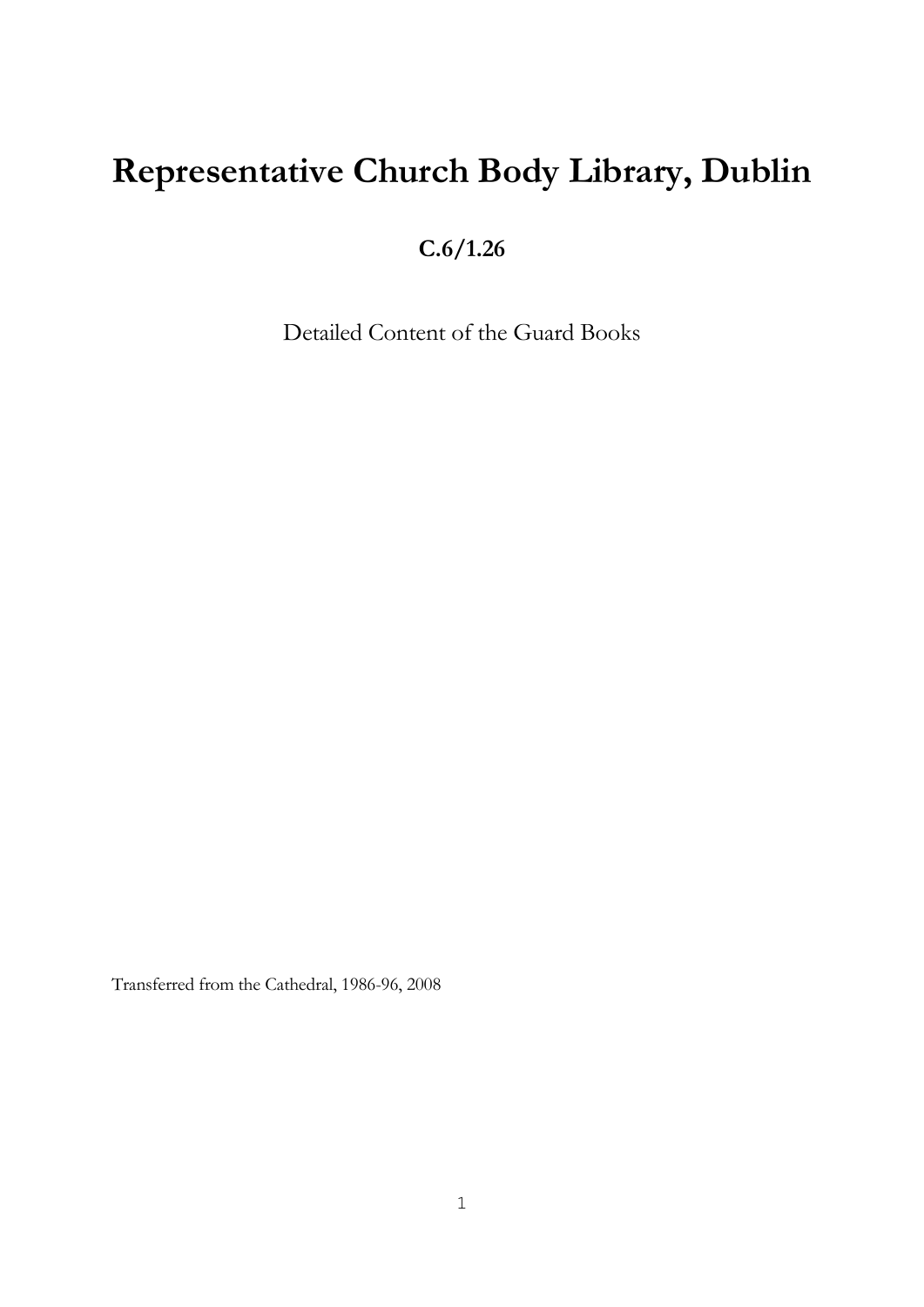## **C6/ 1.26 Detailed Content of the Guard Books**

Miscellaneous loose papers bound into volumes on a thematic basis by the antiquary and canon of St Patrick's Cathedral, Dublin, the Revd John Lyon (1702-1790). Each volume has a table of contents, prepared by Lyon, which are reproduced below.

- 1. Copy leases and related papers, 1238-1671.
	- 1. The rents and post corn due by Ald.Bedlow, out of his holding in Dub. & at Greystones to ye Prior & Convent of Xt Church, 1481.
	- 2. The Farm of Grangegorman, with its extent, mearings & buildings.
	- 3. A lease to Matt. King for 61 years of the manor of Grangegorman, 1543.
	- 6. A fee farm lease to Fran. Agard of the Lands of Much Cabragh, 1560.
	- 7. A fee farm lease to Fran. Agard of the Manor of Grangegorman with the Gargets meadows,1560.
	- 8. A fee farm lease to Do of Mey's farm & Other lands in & about Grangegorman & Cabragh,1560.
	- 9. A fee farm lease to Do of some lands lying close upon the roads to Cabragh & to Ashton,1560.
	- 10. A letter of Q. Eliz. to the Dean & Chapter requiring them to make the said fee farm leases, 1560.
	- 13. A fiant of the Lord Deputy & Council for the Queen's letters of pardon for the said alienations by fee farm, 1560.
	- 13<sup>v</sup> Another fiant for a pardon of alienation to Fran. Agard, & for confirming the said grants, 1570.
	- 14. A fee farm lease to Barnaby Scurlocks of sundry shops, cellars & hereditaments in Athboy, Co. Meath, 1565.
- 17. The Privy Council of England to the Lord Deputy & Council of Ireland for calling in fee farms & long leases made of the lands belonging to Christ Church, 1602.
	- 19. The letter of K. James I to the same effect,1603.
	- 23. The King's commission for inquiring by the oaths of 12 men into the alienations of the revenues & lands of this Church, 1605.
	- 24. A fee farm lease to Wm de Markant of a house in Bride's Street, c.1238.
	- $24^{\nu}$  A fee farm of the mill, house & garden in Patrick's Street without Nicholas Gate to Tho. Barbye, 1550.
	- $25^{\circ}$  A lease to Jam. Bath & the male heirs of his sons, of 5 ac[res] of meadow at Glasnevin called the Lords meadow, 1554.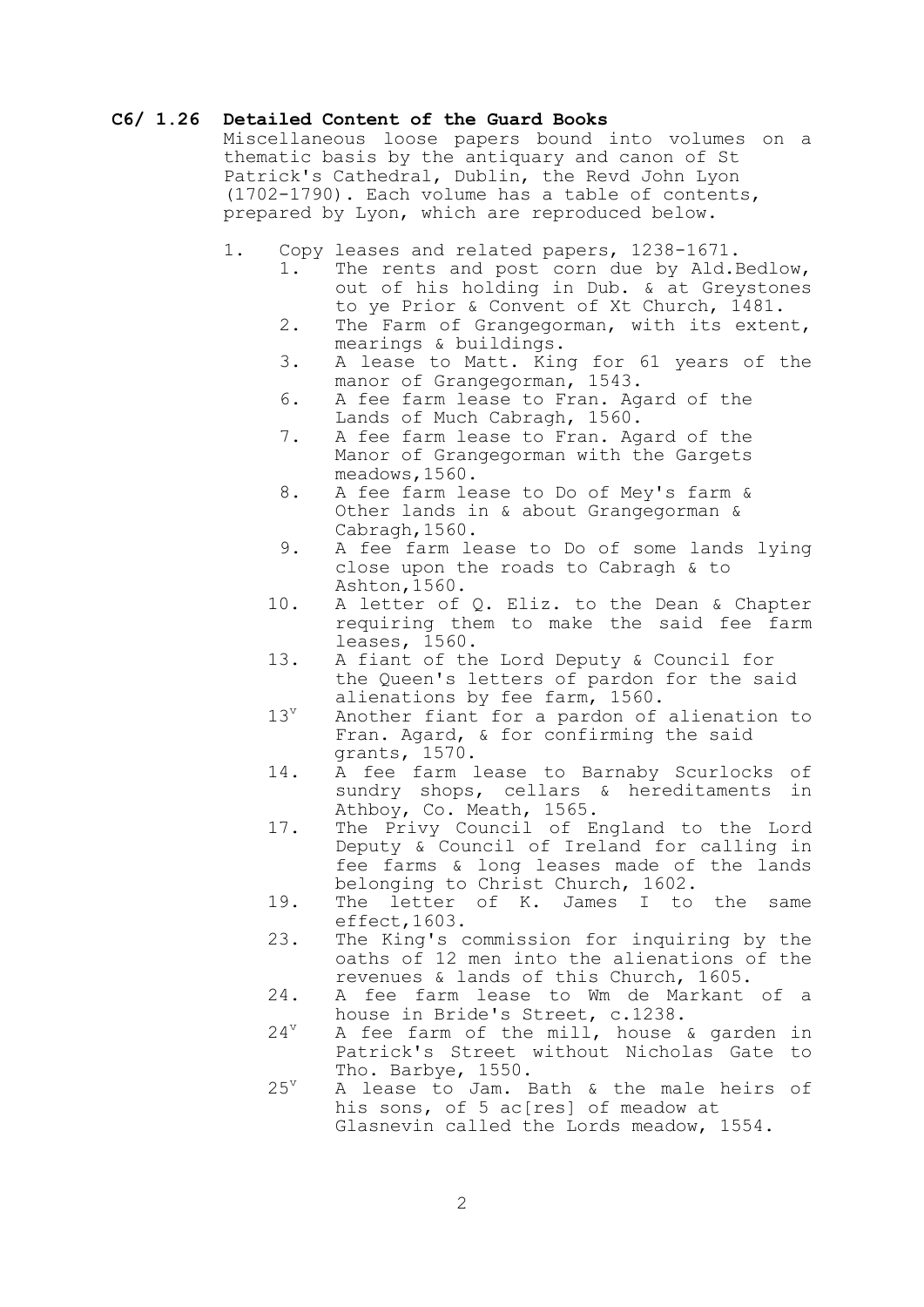| 26.               | A fee farm lease of a house in St Michael's<br>Lane, to the Master & Wardens of Corpus<br>Christi Guild, 1565.                                                                                                                 |
|-------------------|--------------------------------------------------------------------------------------------------------------------------------------------------------------------------------------------------------------------------------|
| 27.<br>to         | A fee farm lease of a house in High Street<br>adjoining the land of St Michael's Church<br>Phil. Conran, 1583                                                                                                                  |
|                   | $27^{\rm v}$<br>A fee farm lease of two houses & a garden                                                                                                                                                                      |
| in<br>28.         | Fishamble Street to Walter Plunket, 1585.<br>A fee farm lease of three houses in Trinity<br>Lane to Mich. Kettlewele & Tho. Chambers,<br>1592.                                                                                 |
| $28^v$            | A fee farm lease of the land & tythes of<br>Dromconragh, Co. Dub. to James Bath of<br>Dromnagh, 1550.                                                                                                                          |
| 37.               | A lease for 41 years of the manor of<br>Grangegorman & the other lands in Agard's<br>leases to Tho. Smith, student, 1609.                                                                                                      |
| 40.               | A lease for four years of the same lands &<br>divers others to Tho. Smith, clerk, 1608.                                                                                                                                        |
| 46.               | The reasons why the Chapter agreed to make<br>such leases for the use of Dean Wheeler,<br>1609.                                                                                                                                |
| 47.               | A lease of part of Salcock to Hugh, Bp of<br>Meath, for 61 years, 1577.                                                                                                                                                        |
| 48.               | A lease of a house in Trinity Lane to Tho.<br>Walsh for 61 years, 1559.                                                                                                                                                        |
| $48^{\mathrm{v}}$ | A lease of a house in Oxmanton to Jn Fango<br>for 31 years.                                                                                                                                                                    |
| $48^v$            | A lease of two houses in Oxmanton to Rob.<br>Baliffe for 31 years, 1520.                                                                                                                                                       |
| 49.               | A lease to Wm Power for 31 years of a ho<br>on the south side of St Michan's Church<br>Yard, 1519.                                                                                                                             |
| $49^{\mathrm{v}}$ | A lease from Jam. Dowdall to Jn Loughan<br>two gardens near Coleot Lane in Oxmantown<br>for 21 years, 1520.                                                                                                                    |
| $49^v$            | A lease from the Prior & Convt to Jn Stobyn<br>of a house in Oxmanton for 25 years, 1483.                                                                                                                                      |
| 50.               | A lease to Wm Samaylle of a house in Do for<br>31 years, 1474.                                                                                                                                                                 |
| 50.               | A lease to Wm Logham of a house in Cowrow<br>Lane during the life of him or his wife,<br>1469.                                                                                                                                 |
| $50^{\circ}$      | A lease to Jn Serjeant of a house in Bridge<br>Street for 20 years, 1347.                                                                                                                                                      |
| 55.               | A lease to Wm Meare of the cellar called<br>the Knowde for 21 years, 1631.                                                                                                                                                     |
| 56.               | A lease to Felim McGynowre & his wife of<br>Whitestone, Richards Inn, Loghaculyn,<br>Lessinctlestyke, Gaynor & Ballykinlor &<br>half Ballinmademan in Lechale in Co. Louth,<br>with the tithes thereof, for 12 years,<br>1517. |
| 56.               | The contents of Salcocks wood, & how much<br>thereof belongs to the Dean, & how much to                                                                                                                                        |

3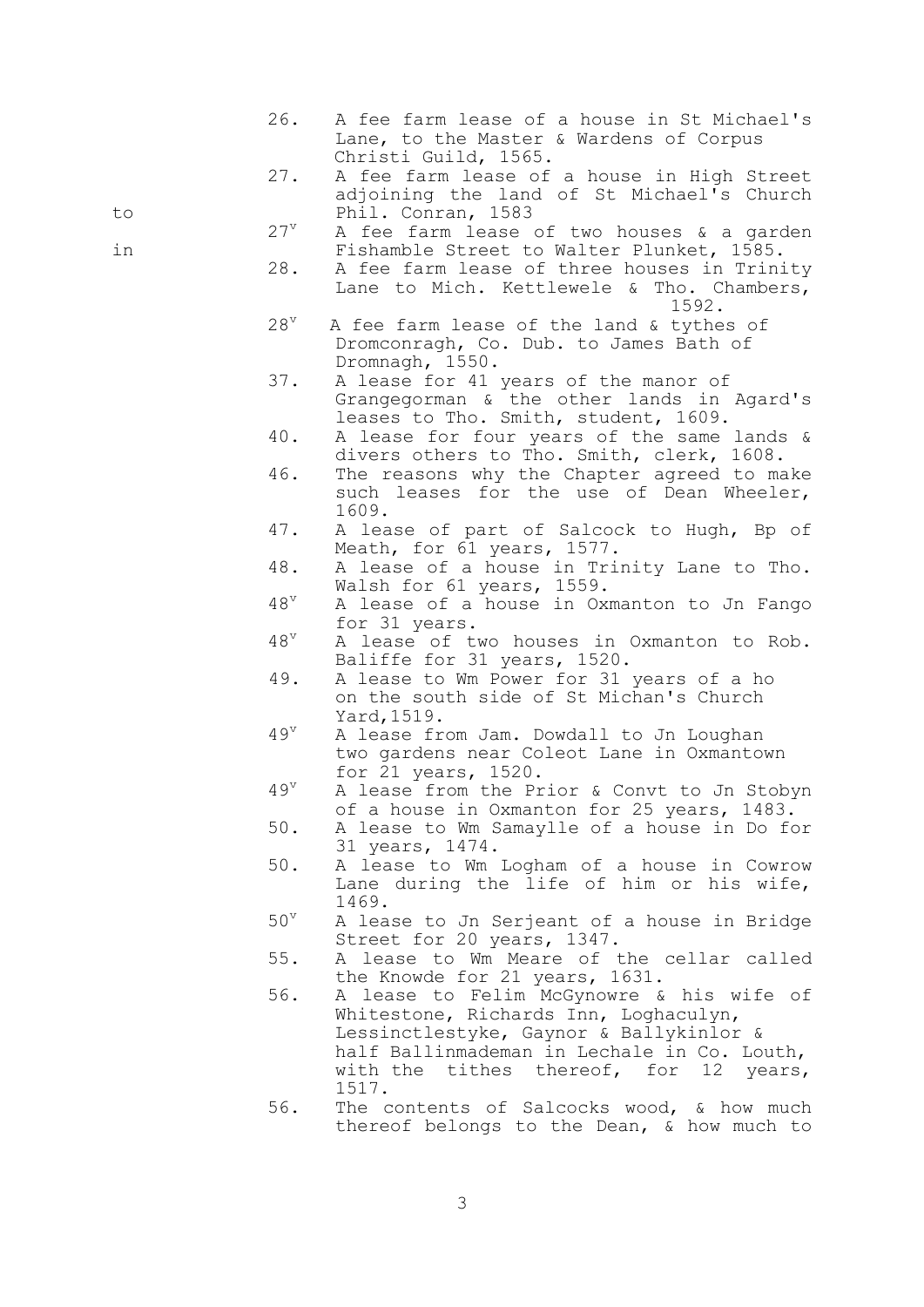the vicars, 1517.

- $56^v$  The houses in Oxmanton, & how set, 1517.<br> $57^v$  The vicars' lands in the country. 1517.
- The vicars' lands in the country, 1517.
- 62. A lease of a house in Sheep Street from Thady Donne to Tho Pheasant for 28 years, 1610.
- 63. A lease of two houses more in Sheep Street from the execrs of Nich. Lyneham to the said Pheasant, 1619.
- 64. A lease from Walter Conran to Sam. Johnson of a house in High Street for 41 years, 1671.
- $65^{\mathrm{v}}$  A lease from Simon & Mary Fullom to Tho. Rayner of a house in High Street, 1671.
- 74. An abstract of leases made by the Dean & Chapter of Christ Church & such leases belonging to the See of Dublin, as were confirmed by them, 1644.
- 95. An abstract of the oeconomy leases taken in 1660
- 103. An abstract of the leases remaining in 1661.
- 105. A rent roll of the oeconomy in 1663, with references to the large parchment book.
- 111. An acct of Colcot lands belonging to the Dean of Christ Church, [n.d.].
- 2. Law proceedings, 1486-1684.
	- 1. A memorandum of the Recorder & Chief Baron upon inspecting the church records that the Prior & Conv. of Xt Church ought to have The worship & marriage of Goldynge of Tibersoul.
	- 2. An agreement between Hen. Babe & Alton etc and David Wynchester, Prior of the Convt concerning some of their lands at Athirde In the Co. of Uriel, 21 June 5 Hen. VII A.D. 1486, Hen. Babe & Peter Roche being Sworn upon the "Baculum Christi".
- 3-4. An acct of the contribution in money, gold rings etc for the making of "ye Hede of ye Stepyll of fferture of Christe Chorche" etc with the benefactors names.
	- 5. An ancient acct of evidences belonging to the Church.
	- 6. A letter from the Lords of the Council in England to Lord Deputy Mountjoy & the Council of Ireland concerning the revocation of fee farm leases & other undue grants made heretofore of the lands of Christ Church, 28 Feb. 1602.
	- 7. Letter of Jam.I for the new incorporation Of the Dean & Chapter for granting a Commission to inquire into undue leases & other matters,12 July 1602.
	- 8. A letter to the Dean of Xt Church in 1607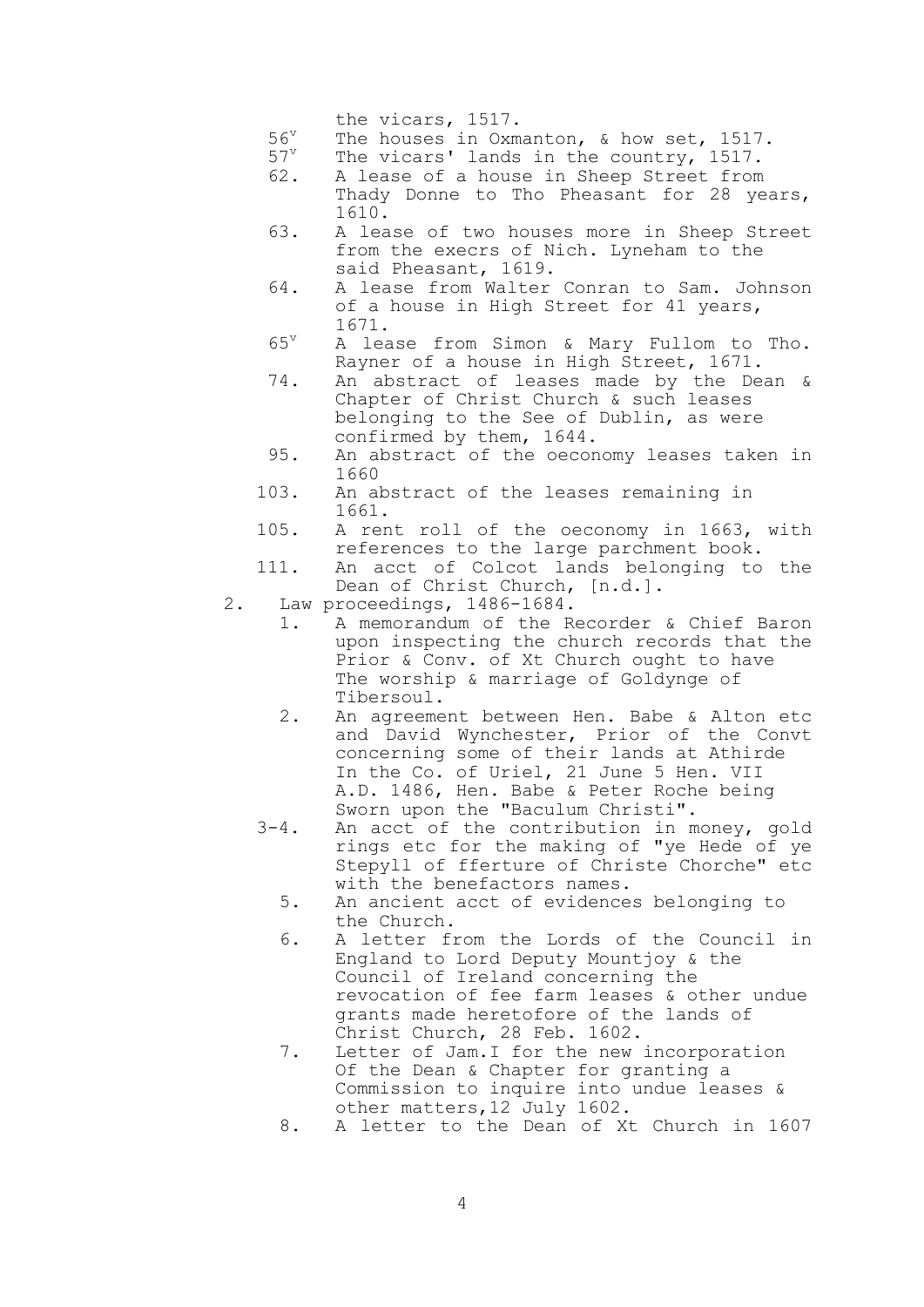concerning Mr Bath of Balgriffen's attempt to remove the Fair of St Dowlagh's to Balgriffen.

- 9. An Act of Council in Feb. 1616 for settling the yearly stipends of the ministers of the several parishes in Dublin.
- 10. Letter of Jam.I for settling the taxation of the bishopricks in Ulster & the Deanery of Christ Church etc for the payment of First Fruits, 18 July 1616.
- 11. An order for reducing the taxation of the Deanery of Christ Church & the Prebend of Geashil, 9 July 1617. Original.
- 12. Another order of court on same day for vacating the former taxation upon record & settling the new one. Original.
- 13. Petition of Humphry Farnham to the Privy Council for being repaid his expenses in repairing Christ Church, out of the rents due to the Dean & Chapter for the 4 Courts. With the Orders of Council, 6 Mar. 1621, for paying the same by the Dean & Chapter out of the money granted them for arrears of rent by Concordatum.
- 14. Edmd Donellan, Proctor: his return of the lands, tithes & rents belonging to the Dean of Christchurch & also of the body of the Church. Tendered to His Majesty's Commissioners in June 1622.
- 15. An original order of the Lord Deputy in Council, 15 Jan. 1633, (upon a petition of the Dean & Chapter) that the prebendal houses within the precincts be not charged with the cesses.
- 16. A demise by Ran. Barlow, Dean, 11 July 1622,of the moity of his garner under the King's Bench.
- 17. His assignment (when Abp of Tuam), 19 Nov. 1634, of his rents the due out of the deanery to Hen. Tilson, chaplain to the Lord Deputy.
- 18. Petition to the Lord Deputy & Council in 1635 by the Dean & Chapter agt Theob. Walsh Of Carrickmayne for intrusion upon the lands of the Dean called Keating's & Priors Land. With some proceedings thereupon at the Council Board to 5 June 1637.
- 19. Certificate by the Bishops of Derry & Waterford concerning the revenues of St Ann's Guild in St Owen's [Audeon] church & a proper application of the same. Together with an Order of Council thereupon, 19 June 1638.
- 20. The Bp of Derry's report to the Council, 25 Oct. 1639, about the holdings of Xr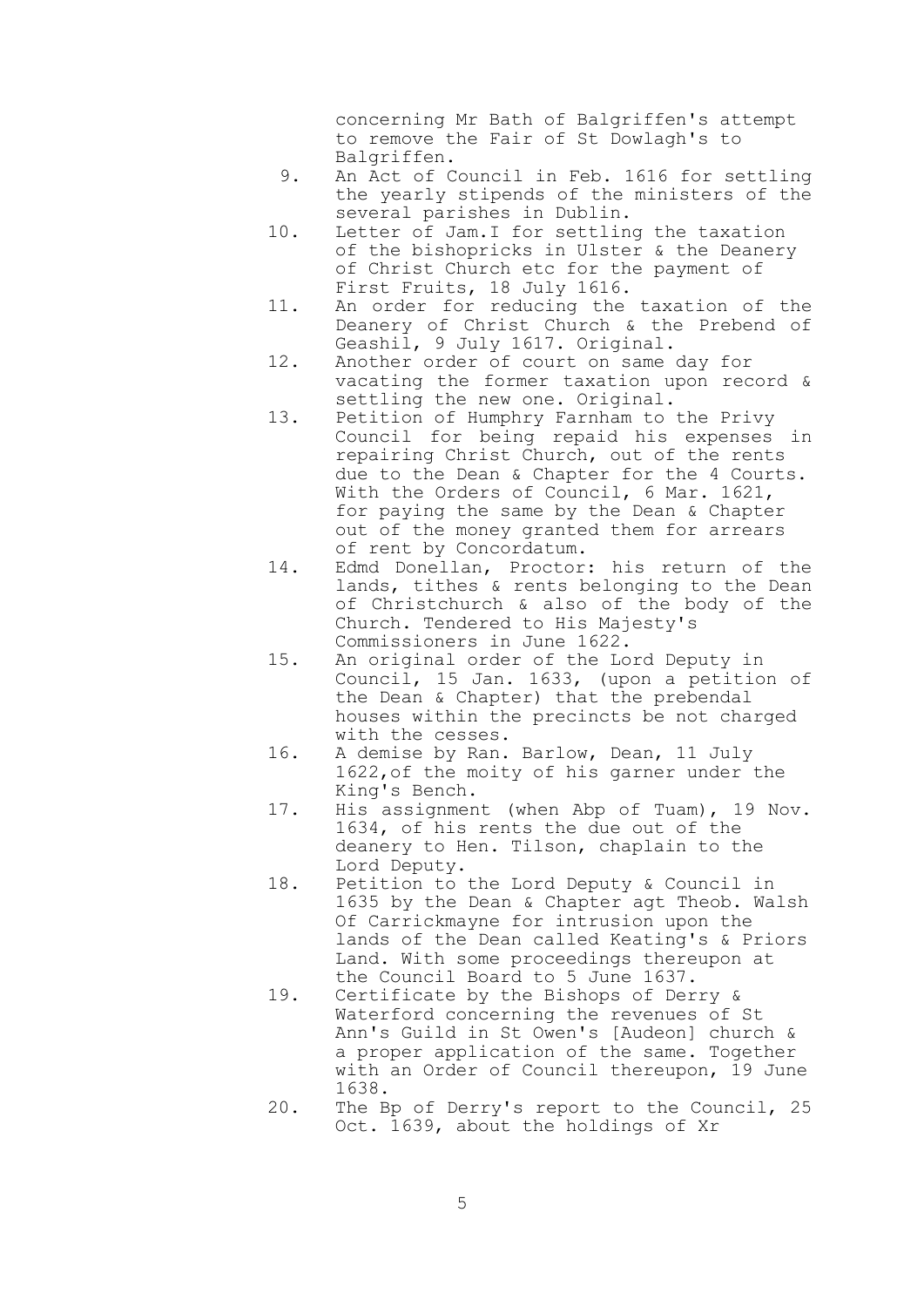Handcock on the Merchants Quay, Cook St, the Carpenters' Hall, & in Keyser's Lane.

- 21. Petition of the Dean & Chapter, 25 June 1684, to Michael, Lord Primate & the then Lord Chancellor to whom the cause then Depending about the revenues of the said Guild was referred.
- 22. Petition of Wm Carryle, Prebendary of St Michael's, about the revenues of Corpus Christi Guild in said church, with the Lord Deputy's order thereupon, 16 Mar. 1638.
- 23. The Bp of Derry's report, 28 June 1638, concerning a house & garden belonging to the curate of St Nich. Within in Skinner Row the contract of the contract of the contract of the contract of the contract of the contract of the contract of the contract of the contract of the contract of the contract of the contract of the contract of the contra
- 24. Letters of Den. Edwards to the Dean of Christ Church in 1598 about the timber due to the Church out of their wood near Arklow.
- 25. Petitions of the Dean & Chapter in 1636 & 1638 to the Lord Deputy & Council about the said wood & rectory of Killaherlar. With proceedings thereupon and a translation of the original grant to the Prior & Convent in 1282.
- 26. Wm Stout's ansr as to proceedings agt him in the High Commission Court in 1638 concerning some house and garden.
- 27. Petition of Dean Tilson in 1635 to the Lord Deputy & Council for appointing a person to receive the rents of the deanery until the validity of some of the leases thereof be determined. With the Order thereupon. Original.
- 28. Petition of the Dean & Chapter to the Lord Deputy & Council for appointing the estate of the late Sir Tho. Hibbot to the repairs of Christ Church etc by ordering them Letters of administration. With the order thereupon, 7 Mar. 1635. Original. And Lady Hibbot's reply in this cause.
- 29. The submission of Ald. Barry & some other tenants in 1638 to give up their old leases & take new ones. Original.
- 30. Petition of Dean Tilson with the original Order of Council thereupon, 4 Feb. 1635, concerning the lands of Ballyogan, Ballytipper, Watersland unjustly possessed by Wm Wolverston. With some proceedings in this affair.
	- 31. Orders of Council in 1639 for publication of the returns made of the valuation of several parcels of land belonging to Christ Church.
	- 32. The original return made by Sir Thomas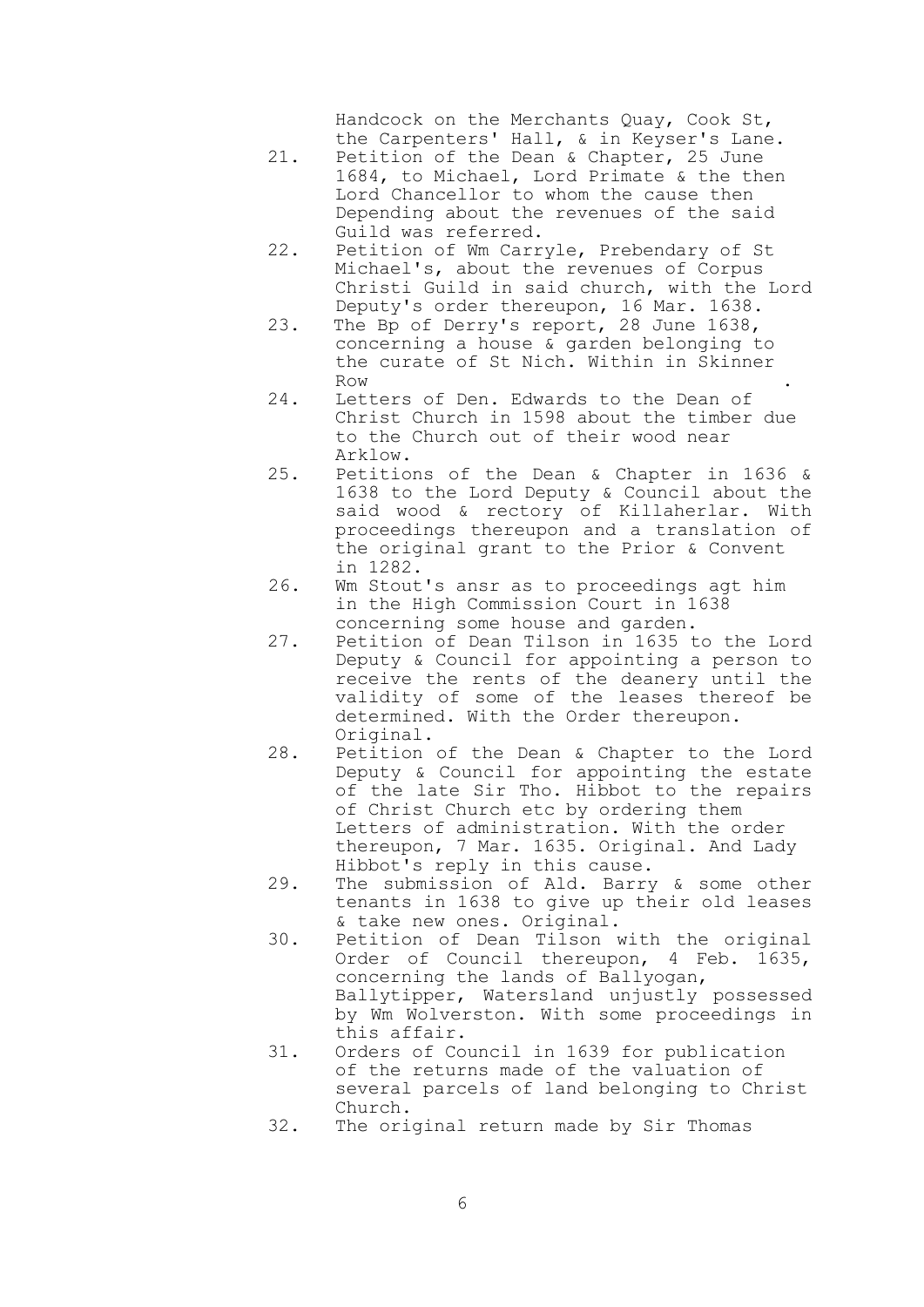Rotheram & Sir Rob. Mereydyth upon said order, 28 Jan. 1639.

- 33. The Bp of Derry's report, 21 Feb. 1639, concerning the lease formerly made of the mills near St Paul's Gate.
- 34. Proceedings at different times before the Council & Judges from 1637 to 1640 Concerning the lease formerly made of Loughanstown to John Crehale.
- 35. Order of Council for publication of the Commissioners' returns of the value of Kilmahyoge lands. With an extract of Several returns made by them in 1640.
- 36. Elizabeth, Lady Kildare's surrender to the Dean & Chapter of her interest in the Common Garden in Rochel Lane, dated 2 April 1640.
- 37. Papers relating to the suit in 1674 about the lands in Glasvevin between Chamberlayn & Hutchinson.
- 38. A licence of marriage from the Abp of Dublin to Dr Margetson, Dean of Christ Church, dated 11 Jan. 1644, for marrying Erasmus Burrows Esq to Lady Rebecca Catelyn.
- 3. Proctors' accounts, 1541-1668.
	- 1. Expenses of the Prior and Convent from day to day in the year when Prior Paynewick was installed Dean, 1541.
	- 2. Accounts of Sir John Mos during his proctorship, 1542.
	- 3. Do. A copy of no. 2 with a copy of the rental of the oeconomy lands.
	- 4. Accounts of Sir Laurence Bryan, Proctor, 1589.
	- 5. Copy of no. 4.
	- 6. Accounts of Mr Richardson, Proctor, 1594.<br>7. Do. 1595.
	- 7. Do, 1595.
	- 8. Account by William Heydon, Proctor, 1597, with a rent roll.
	- 9. Account of Nich. Robinson, Proctor, 1612 & 1613, with a rent roll.
	- 10. Acct of Edward Hill, Proctor, 1616 & 1617, with a rent roll.
	- 11. Acct of Tho. Lowe, Proctor, 1626, with a Rent roll.
	- 12. Acct of Edward Hill, Proctor, 1626, with a rent roll.
	- 13. Copy of no. 12 with rental from 29 Septr 1627.
	- 14. Acct of Dean Barlow, Proctor, 1627, with a rent roll.
	- 15. Acct of Tho. Ram, Bp of Ferns & Proctor, 1628, with a rent roll.
	- 16. Acct of John Bradly, Proctor, 1629, with a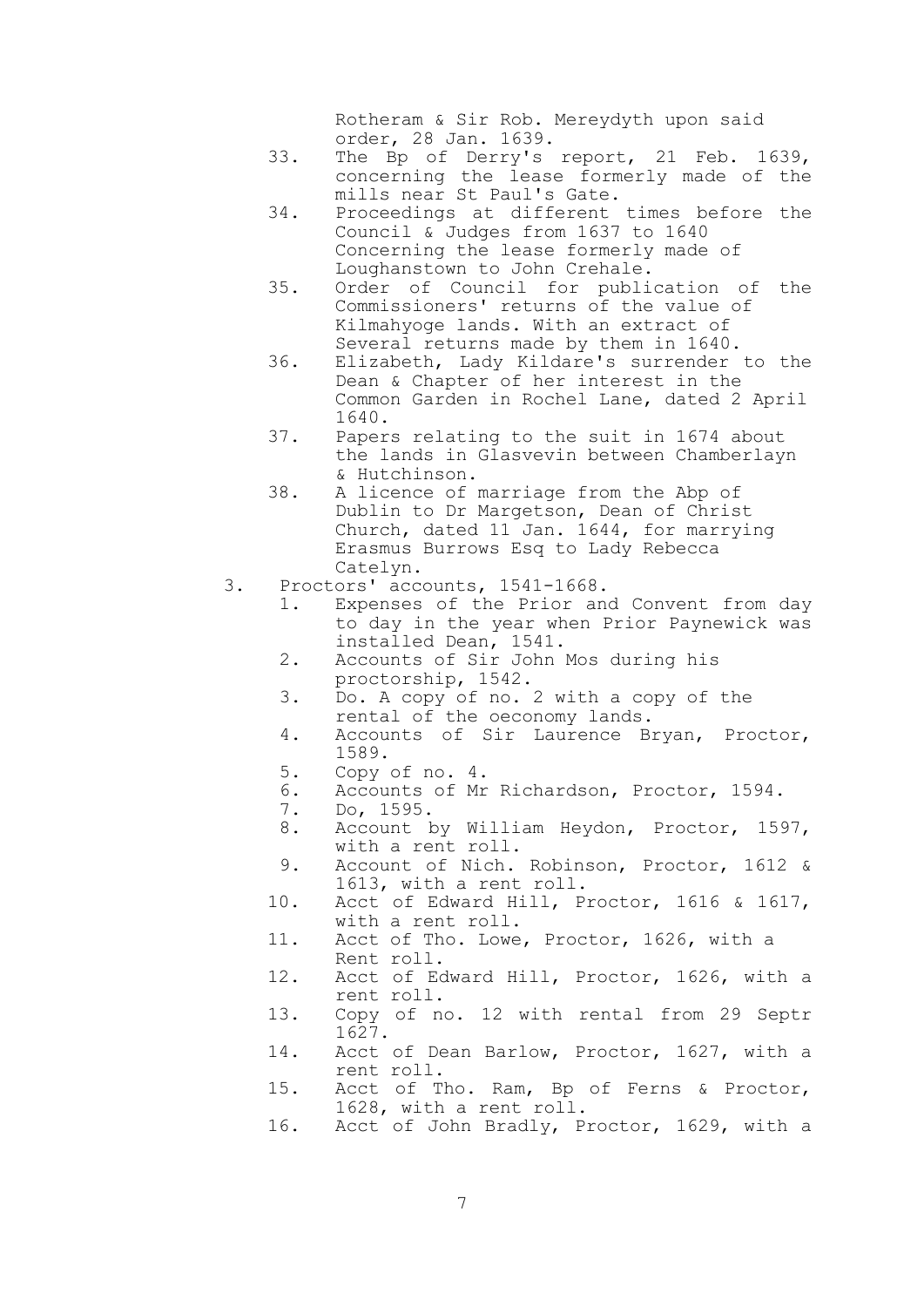- rent roll.
- 17. Acct of Christopher Hewson, Proctor, 1630, with a rent roll.
- 18. An Oeconomy rent roll, 1631.
- 19. Acct of Mr Donellan, Proctor, 1631.
- 20. Acct of Mr Dean Parker, Proctor, 1632.
- 21. Acct of John Atherton, Proctor, 1633.
- 22. Do, 1634.
- 23. Acct of John Atherton when Bishop of Waterford & Lismore, 1634-1635.
- 24. Acct of Edward Parry, Proctor, 1635, with rent roll.
- 25. Acct of Wm Carville, 1636, with rent roll.
- 26. Do, 1637.
- 27. Acct of Henry Tilson, 1638 & 1639.
- 28. Acct of Edw. Parry, Proctor, 1641, with rent roll.
- 29. A rent roll of 1645, when Mr Boswell was Proctor.
- 30. Acct of Wm Lightburne, Proctor, 1662-1664, with rent roll.
- 31. A rent roll in 1664 & 1665, Mr Mossom, Proctor.
- 32. Acct of Dean Mossom, Proctor, 1664-1665.
- 33. Dean Mossom's disbursements, 1664-1665.
- 34. Acct of Wm Lightburne, Proctor, with a rent roll, 1666-67.
- 35. Do, 1665-66.
- 36. Acct of Dr John Parry, Proctor, with a rent roll, 1667-68.
- 4. Rent rolls and related papers, 1542-1665.
	- 1. A rent roll of the lands and houses belonging to the Oeconomy of Christ Church in 1639.
	- 2. An abstract of the several leases of the same with an acct of the tenants' names, their rents, their tenures etc, taken from the great Parchment Book in 1644 by Tho. Howell, Registrar, with farther observations thereon in 1660.
	- 3. A rent roll of the oeconomy possessions taken August 1662 & compared with the records & ancient rent rolls when Dean Mosson was Dean, with a table of contents at the beginning.
	- 4. The original drafts of the said rent roll in the hand of Thomas Howell, with his table of contents at the end.
	- 5. Another rent roll of the oeconomy possessions, n.d.
	- 6. Oeconomy rents not received after the Great Rebellion.
	- 7. An acct of the old tenants in Stephen St, with notes of other matters relating to the said rents of the oeconomy.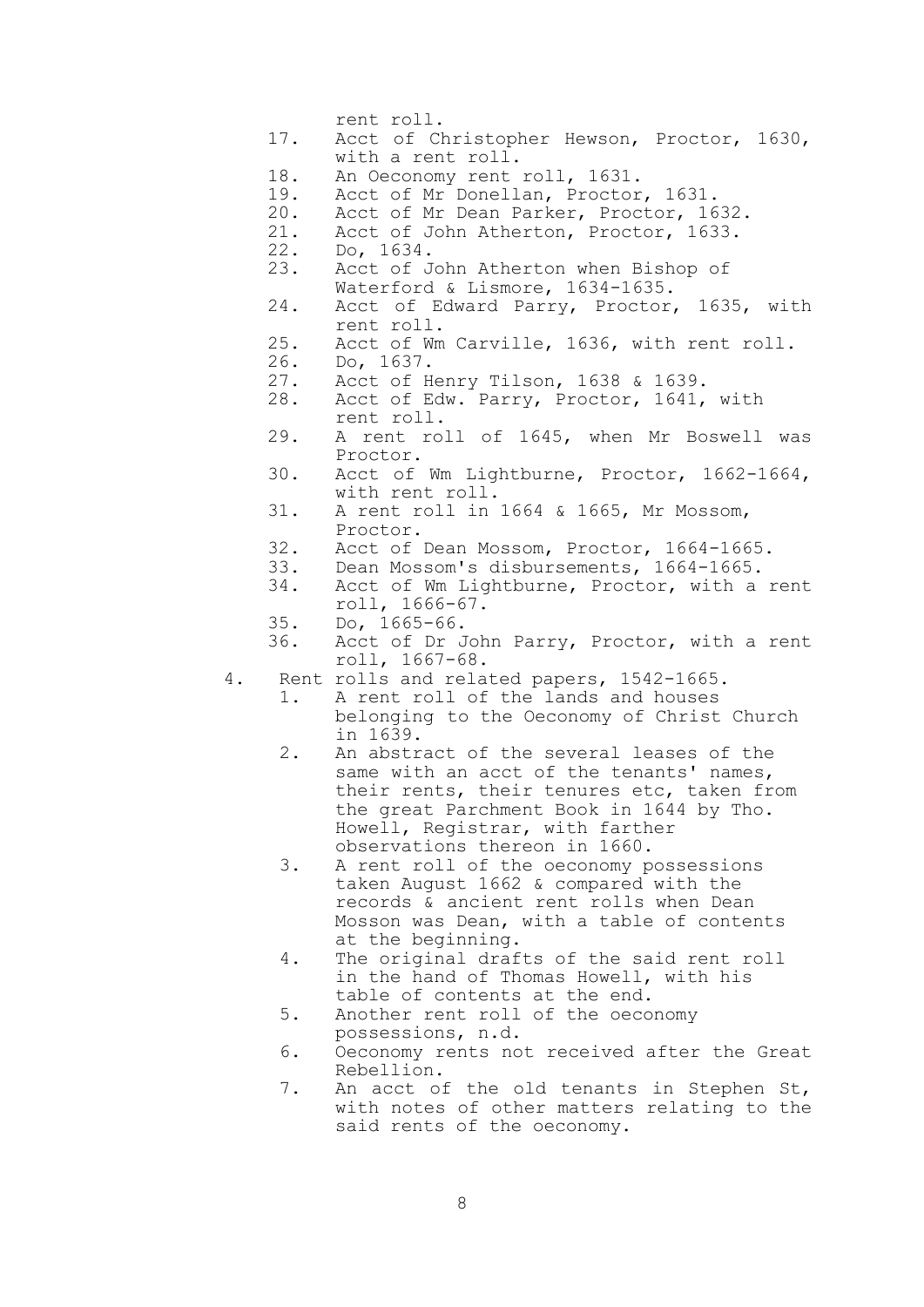- 8. An acct of leases made from 1647 to 1661 and of others of a much more ancient date.
- 9. Several holdings claimed by the prebendaries & vicars in Aug. 1662.
- 10. Rents recd out of Killester & Kinsaly as they appear in proctors' accts from 1542.
- 11. An acct of the old rents paid out of the oeconomy lands, & as they were improved after the Restoration.
- 12. An acct of several holdings as they were charged under the usurpation but discharged afterwards by order of the Court of Exchequer under Chas.II.
- 13. An acct of the church lands in Ardee.
- 14. The draft of Dan. Hutchinson's release of his interest in Glasnevin lands to the Dean & Chapter in 1664.
- 15. An acct of the rents & disbursements in 1665.
- 5. Copy leases, 1542-1710.
	- 1. Copy of a lease of a cellar under the Dean's house, 1565.
	- 2. Do, a cellar under the house south of Xt Ch gate, 1580.
	- 3. Do, a cellar under the Dean's house, 1583.
	- $3^{\nu}$ Do, a loft & a cellar under the Dean's hall,1619.
	- $4^v$ Do, a cellar under the Exchequer, 1629.
	- 5. Do, the Dean's entry & other cellars, 1662.
	- $6^{\mathrm{v}}$ Do, a room under the Common Pleas, 1662.
	- 7. Do, the Vice Treasurer's office & rooms under it, 1662.
	- $8^{\rm v}$ Do, the Pleas Office in the Exchequer, 1677.
	- $\frac{9^v}{10^v}$ Do, the Chief Remembrancer's Office, 1677.
	- $10^v$  Do, a room under the King's Bench, 1681.<br>10. Do, 2nd Remenbrancer's Office & a room 10. Do, 2nd Remenbrancer's Office & a room
		- adjoining, 1686.
	- $12^v$  Do, a messuage in Glasnevin, 1542.
	- 13. Do, a fee farm lease to Jam. Bath of
	- Dromconragh lands & tithes, 1550.
	- $13^v$  Do, the manor of Glasnevin, 1544.<br> $15^v$  Do, a fee farm lease of the Lord' Do, a fee farm lease of the Lord's meadow
		- in Glasnevin to James Bath, 1554.
	- 17. Do, two houses in Glasnevin, 1546.<br> $17^v$  Do, a farm in Glasnevin. 1559.
	- Do, a farm in Glasnevin, 1559.
	- 18. Do, the 7 farms in Glasnevin,  $1572$ .<br> $19^{\circ}$  Do, a farm in Glasnevin, 1563.
	- Do, a farm in Glasnevin, 1563.
	- 20. Do, the fee farm deed of exchange of Drumcondra land & tithes, the Lord's meadow in Glasnevin, and of Wycomb's farm in Clonmell & Glasnevin, for the tithes of Kilmahudd, 1573.
	- 22. Do, two messuages in Glasnevin, 1581.<br> $22^{\nu}$  Do, one messuage & 9 acres in Glas
	- Do, one messuage  $\&$  9 acres in Glasnevin,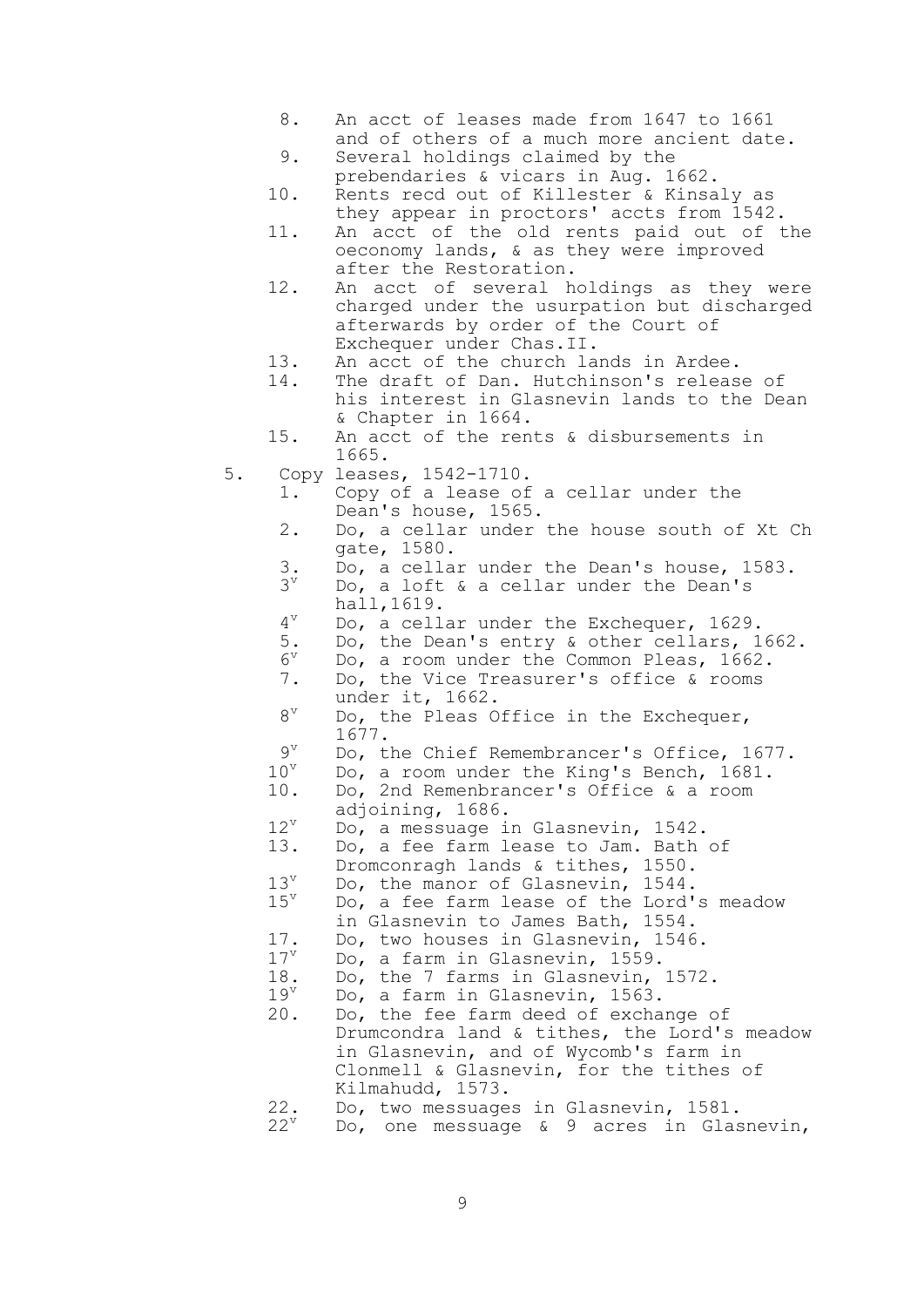1581.

- $23^v$  Do, two houses & two acres in Do, with
- pasture on the Commons for 2 kyne, 1584.  $24^{\nu}$  Do, the 7 farms in Glasnevin, 1591.

26. Do, one messuage in Do, 1592.

- $26^{\mathrm{v}}$  Do, the great farm in Glasnevin, 1592.
- 29. Richard Hosier's return, April 1661, of the prebendaries' & vicars' possessions - with abstracts of their leases.
- 43. Memorandum begun in May 1662 concerning some of the oeconomy possessions; with abstracts of some leases.
- 55. Copy of a lease of the stone house next the gate of the precincts, reserving a room for 6 horses for the Dean, 1548.
- 57. Do, orchard in Francis Street, 1557.
- 60. Do, 2 houses & two gardens in Rochell Lane, 1570.
- 61. Do, house in High Street in St Audeon's parish, 1574.
- 62. Assignment of a lease made in 1582 of a mess. in Oxmanstown By Robt Taylor to Thos. Byrd,1637.
- 63. Copy of a lease of the park in Francis Street, 1592.
- 72. Do, tithes of Loughanston, Kilbegog etc, 1595.
- 73. Do, from Jn Brice to Xpter White of a house in Rochel or Back Lane, 1639.
- 75. Do, from the Commissioners of the Revenue of the late holding of Edw. Jans in Trinity Lane upon Cock Hill, 1658.
- 77. An assignment between Robt Vizier & Thos. Lee for some rooms etc at the Boars Head in High Street, 1660.
- 78. Copy of a lease of a house & mill in Glasnevin, 1660.
- 80. Do, lands at Rathmore, 1661.
- 81. Do, lands in the lane leading to Finglas, 1661.
- 82. Do, lands at Cottrelston, 1661
- 83. Do, messuage & garden in Back Lane, 1661.
- 84. Do, two tenements & gardens in Oxmanstown, 1661.
- 85. Do, 7 tenements called Sharpe's Park of the west side of the highway leading from Oxmanstown Green to Cahaigh, 1661.
- 86. Do, the rooms near the stone stairs on the south side of the steeple, 1661.
- 87. Do, a messuage in High Street on the S. side, 1661.
- 88. Do, the lands of Stagnl, 1661.
- 89. Do, a holding in George's Lane to Edwards, 1661.
- 90. Do, a holding in the precincts to Margt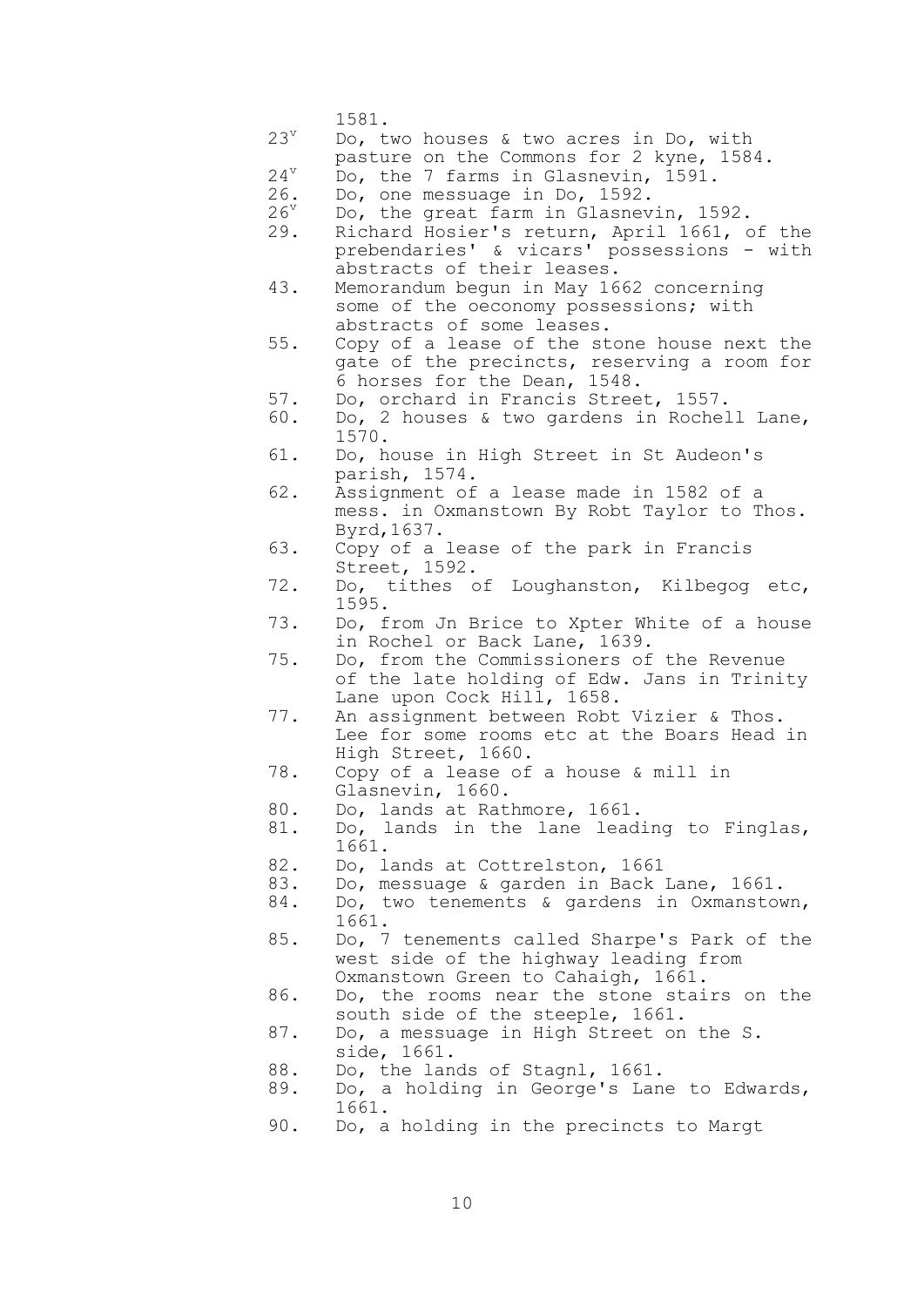|              | Kennedy, 1661.                                                                                                                                                            |
|--------------|---------------------------------------------------------------------------------------------------------------------------------------------------------------------------|
| 91.          | Do, the east part of the Dean's orchard,<br>1661.                                                                                                                         |
| 92.          | Do, some ground near the Colfabias, or<br>new<br>House of Office on the south side of the<br>church, 1661.                                                                |
| 93.          | Do, Birch's farm & Salecock wood, 1661.                                                                                                                                   |
| 94.          | Do, $3^{1/2}$ acres of furze near Grangegorman, &<br>also of the garrison's grazing, 1662.                                                                                |
| 95.          | Do, the lands of Ballybogan, 1663.                                                                                                                                        |
| 96.          | Do, the tithes of Grangegorman & Gargett's<br>meadows, 1663.                                                                                                              |
| 97.<br>99.   | Do, the lands of Glasnevin, 1664.<br>Do, the cellar & entrance on the W. side of<br>the door from the churchyard towards the<br>choir or chancel, 1664.                   |
| 100.<br>101. | Do, lands in Weystown & Jordanstown, 1665<br>Do, a holding called the Cort House in<br>Oxmanton, 1665.                                                                    |
| 102.         | Do, tithes of Kill of the Grange, 1665.                                                                                                                                   |
| 103.         | Do, the Chantor's house in the precincts,<br>1665.                                                                                                                        |
| 104.         | Do, a mess. in Fishamble Street, 1665.                                                                                                                                    |
| 105.         | Do, lands in Lucan & Esker, 1665.                                                                                                                                         |
| 106.         | Do, a house in Bridge St from Dean Moreton<br>to Mich. Taylor.                                                                                                            |
| 107.         | Do, land in Glasnevin from Wm, Bishop of<br>Kildare, to Jn Weaver.                                                                                                        |
| 108.         | Do, the west part of the Dean's orchard,<br>from the same.                                                                                                                |
| 109.         | Do, a confirmation by the Dean & Chapter of<br>the fee farm lease to Sir Jam. Wemys Kt of<br>the Bedel Garden on the Blind Kay, lately<br>forfeited by Robt Arthur, 1667. |
| 112.         | Do, rectory of Kildenall by Ben. Phipps,<br>Chancellor, 1671.                                                                                                             |
| 113.         | Do, Redmond's farm, 1677.                                                                                                                                                 |
| 114.         | Do, the Preby of St Michan's house in<br>Church Street, 1681.                                                                                                             |
| 116.         | Do, Wm Knox's surrender of a holding in<br>Dame Street, 1693.                                                                                                             |
| 117.         | Do, Portestown al. Portan, 1696.                                                                                                                                          |
| 119.         | Copy of part of a lease of the Poll Mill in<br>Sheep Street from Dean Parry to Jn<br>Higginson.                                                                           |
| 120.         | Copy of a lease of lands & tithes of St<br>Doulagh, Behomer, & Ballymagartan from Dr<br>Wetteshale, Chantor, to Xr Fagan.                                                 |
| 121.         | Do, the west side of Fleece Alley from<br>Fisher to Medlicott, 1710.                                                                                                      |
| 122.         | Do, two houses in John's Lane & Fishamble<br>Street to Barlow.                                                                                                            |
| 123.         | Do, the rectory of Philipstown-Nugent with<br>various related papers, 1681.                                                                                               |
|              | 6. Acts and Orders, 1542-1715.                                                                                                                                            |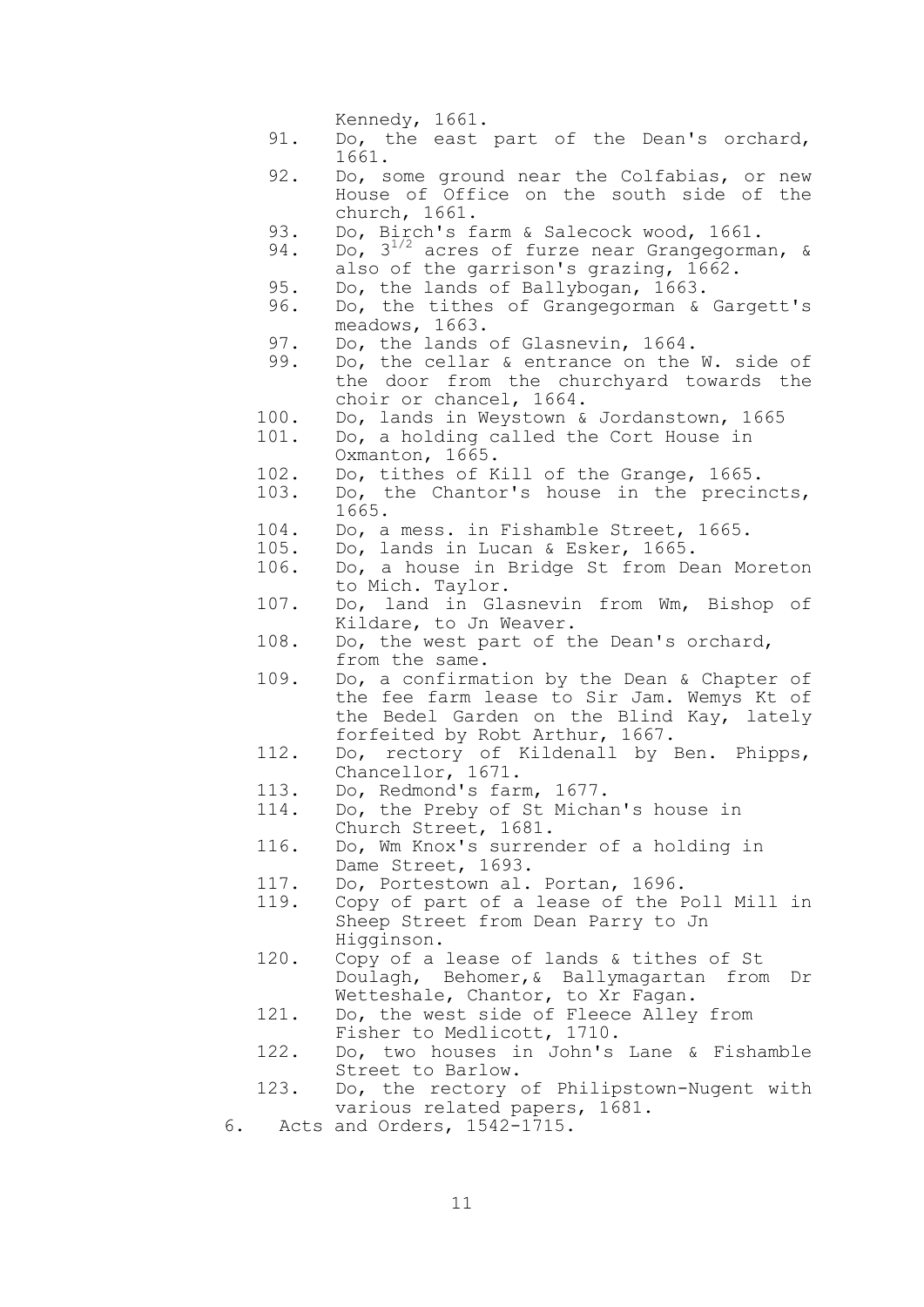- 1. Fiants by the Lord Deputy & Council in 1570 for faculties and patents viz. to David Cleere of Ecleston in the diocese of Ossory for the Deanery of Waterford - to John & Tho. Prendergast to take orders, benefices to notwithstanding the disqualification of their birth.
- 2. The Queen's letters 5 Eliz. to the Dean & Chapter of Lismore to elect their bishop also her confirmation of Dennis Moryss Their bishop elect & a faculty for his holding the Deanery of Lismore along with the said bishoprick.
- 3. Fiant of Lord Deputy Arnold for making out letters patent 6th Eliz. to Gerald FitzJames FitzGerald, chaplain of the Earl of Desmond,to the Deanery of Lismore.
- 4. Fiant in 1582 for making out letters patent to Miler Magrath, Archbp of Cashel, to hold therewith in comendam the Bishopric of Lismore & Waterford, then vacant by the promotion of Marmaduke, the late bishop, to the Bishopric of St Davids in Wales.
- 5. The Auditor General's acquittance to the Dean & Chapter of Christ Church for their rent in the manor of Esker, 1574.
- 6. The King's letters, 18 July 14 Jam I, for limiting the valuation of the bishoprics in Ulster to certain sums therein mentioned.
- 7. The inquisition taken 21 June 1615 for settling the valuation of the dignity & prebends of Christ Church.
- 8. The King's letters, 18 July 1616, at the instance of Theophilus Bp of Dromore for reversing the grants of some of the said see-lands in Iveagh, unduely obtained by Wm Worsly, through the deceitful practice of John Todd, late bishop thereof.
- 9. Lancelot Abp of Dublin, his commission to Wm Bulkeley, Chancellor of St Patrick's, to be vicar general of the diocese of Dublin, 9 May 1636.
- 10. The original licence of the Lords Justices in 1642 to William Bulkeley, son of the archbp, to go to England & transport 2 horses .
- 11. The rough draft of the bond of Apb Barlow In 1629 Dean of Christ Church to Wm Wolverston concerning a fine of £200 paid for a lease of Ballymoghan, Waltersland etc. & the tithes thereof.
- 12. A return of the clergy of the diocese of Kildare & their tithes to the regal visitors in the reign of Chas.I.
- 13. The draft of John Atherton's power of att.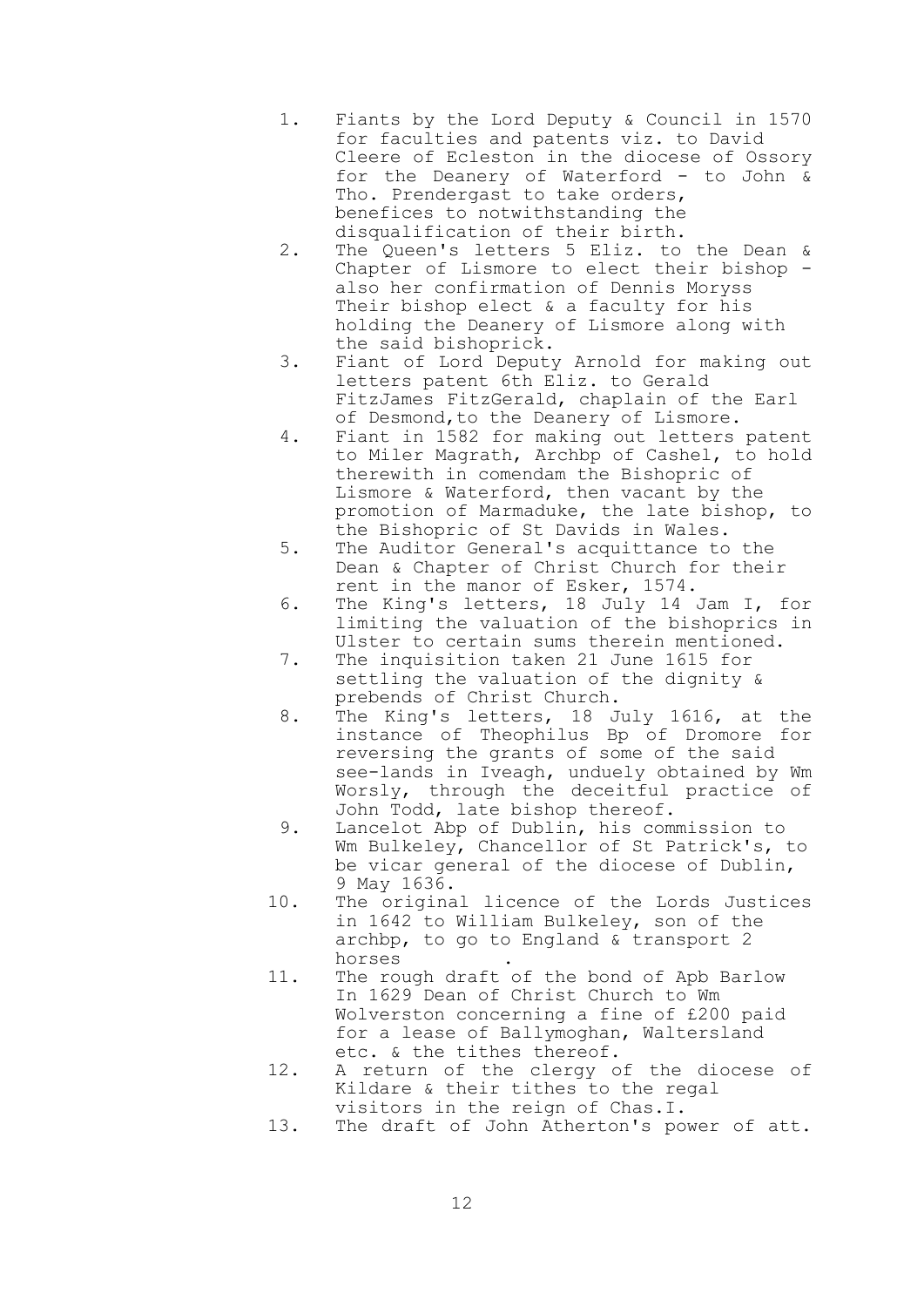concerning the rectory of Killaban in the Queen's Co. of which possession was ordered him by Council in 1635.

- 14. The rates of the clergy's subsidy in the diocese of Ossory.
- 15. The original petition of Wm Hill to the Lords Justices & their order in 1661 concerning a velvet pulpit cloth & other things done for Christ Church in 1659.
- 16. The original order of the Commissioners for the Govt of Ireland, 6 Nov. 1660, that Tho. Thornton & others shall deliver up all leases, books & papers belonging to Christ Church or the members thereof.
- 17. The act of chapter, 27 Dec. 1660, for installing Rob. Mossom Precentor of St Patrick's Cathedral upon the presentation of the King.
- 18. The original return of the value of the rectory of Kildenal, Co. Tipperary in 1663 by the parishioners thereof.
- 19. A return of the value of the parish of Wespalton near Clonmethan in the dio. of Dublin in 1664.
- 20. Bp of Ossory's reasons in 1670 as Precentor of St Patrick's that neither he or his tenants are bound to pay a cess of £50 then laid upon them by the inhabitants of St Andrew's parish.
- 21. A remonstrance of John Bernard in 1684, reader of 6 o'clock prayers, concerning a small house adjoining the church, allowed him for shelter.
- 22. Isaac, the vicar, his acct to the Bp of Kildare, 1 Jan. 1686, that he had become a Roman Catholic.
- 23. Bp Digby's acct of Dr Bladen's arresting him for £4,000 etc., 6 June 1691.
- 24. Articles of the Dean & Chapter of Christ Church agt Dr Bladen, Prebry of St John's, for his simoniacal attempts under K. James' government, 9 Sept. 1691.
- 25. Petition of the parishioners of St John's against the said Bladen.
- 26. Articles about the casting of the bells in 1687.
- 27. Nicholson, the verger's, petition about his rooms near the south door of the church.
- 27a. Description of improvements made to the organ[by Cuvillie in 1699].
- 28. Petition of the registrar of the manors of Balscadan & Grangegorman - with the order thereon in 1670.
- 29. Several papers relating to the behaviour of Dean Francis, rector of St Mary's.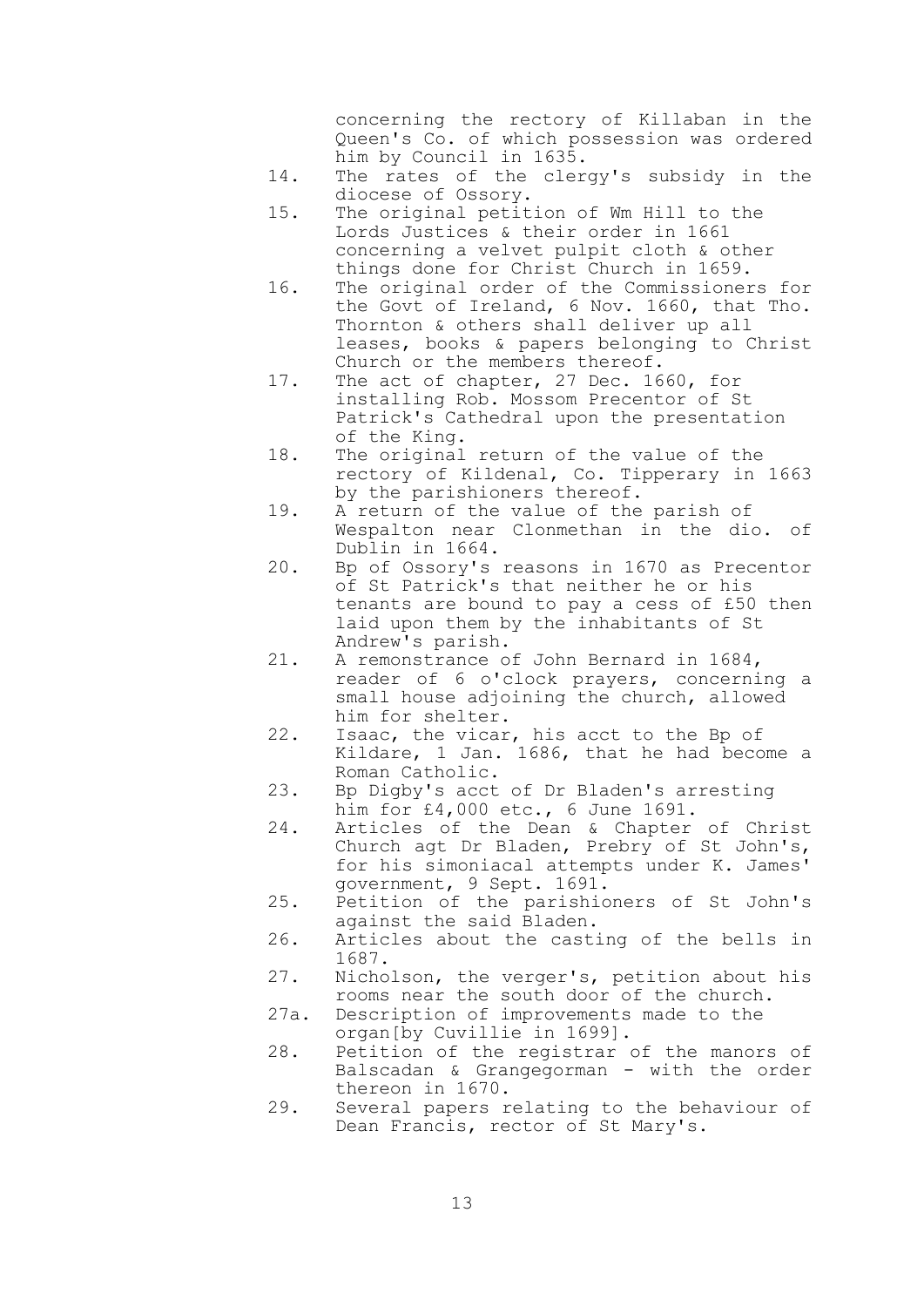- 30. The original letter of the Lords Justices, 20 Jan. 1715, to the Dean & Chapter of Christ Church for taking down the arms of the Duke of Ormond.
- 31. Peter Dowdall's petition to become tenant Of the Dean & Chapter's lands at Ardee.
- 32. Acts of chapter & other proceedings of Alexius Stafford, popish Dean of Christ Church, & his chapter in 1689 etc.
- 33. Resolution of the Dean & Chapter about John Bligh's proposal concerning Barret's Lands at Finglas etc.
- 34. Certificate from the Exchequer Office, 11 Mar. 1661, that no rents are due out of the Dean & Chapter's lands.
- 35. Papers relating to the cures of Ballykinlore & Philipstown Nugent.
- 36. Bill of costs in the cause of Geo. Robinson who claimed the lease of the lands of Brennanstown etc. under the Dean of Christ Church.
- 37. Bonds of indemnity from Rob. Deeny etc., in 1648, that they will claim no benefit in The clause of warranty given them by the Dean & Chapter in their leases of a holding in Sheep St etc.
- 38. Disbursement of money received by order of the Lord Deputy in 1617 for repairing Christ Church
- 39. Some accts relating to the rents of the Dean & Chapter in 1664 and Dr Pooley's (the proctor) account for the year 1688
- 40. Articles between Tho. Teasant & a carpenter about building on his holding in Sheep St
- 41. Nich. Barran's surrender of his interest in a holding in Sheep St demised by the Dean & Chapter in 1542
- 42. The executor of Hen. Friend of Dunsink in Co. Dubl: his account of the distribution of said Friend's effects in 1645
- 43. Copy of a lease from the Mayor, Sheriffs & Commons to Wm Heydon, Treasurer of Christ Church, in 1588 for 61 years, of a holding without Whitefriars Gate (in Stephen Street) lately belonging to the Priory of All Saints
- 44. An old list of the preachers at Christ Church upon festival days
- 7. Legal papers relating to lands, 1561-1711
	- 1. A grant to the Dean & Chapter of £12 a year, 10 June 5 Chas.I, in consideration of a lease made by the said Dean & Chapter to the King & his successors of several rooms called the Four Courts with the passages thereto for onethousand years, dated 9 June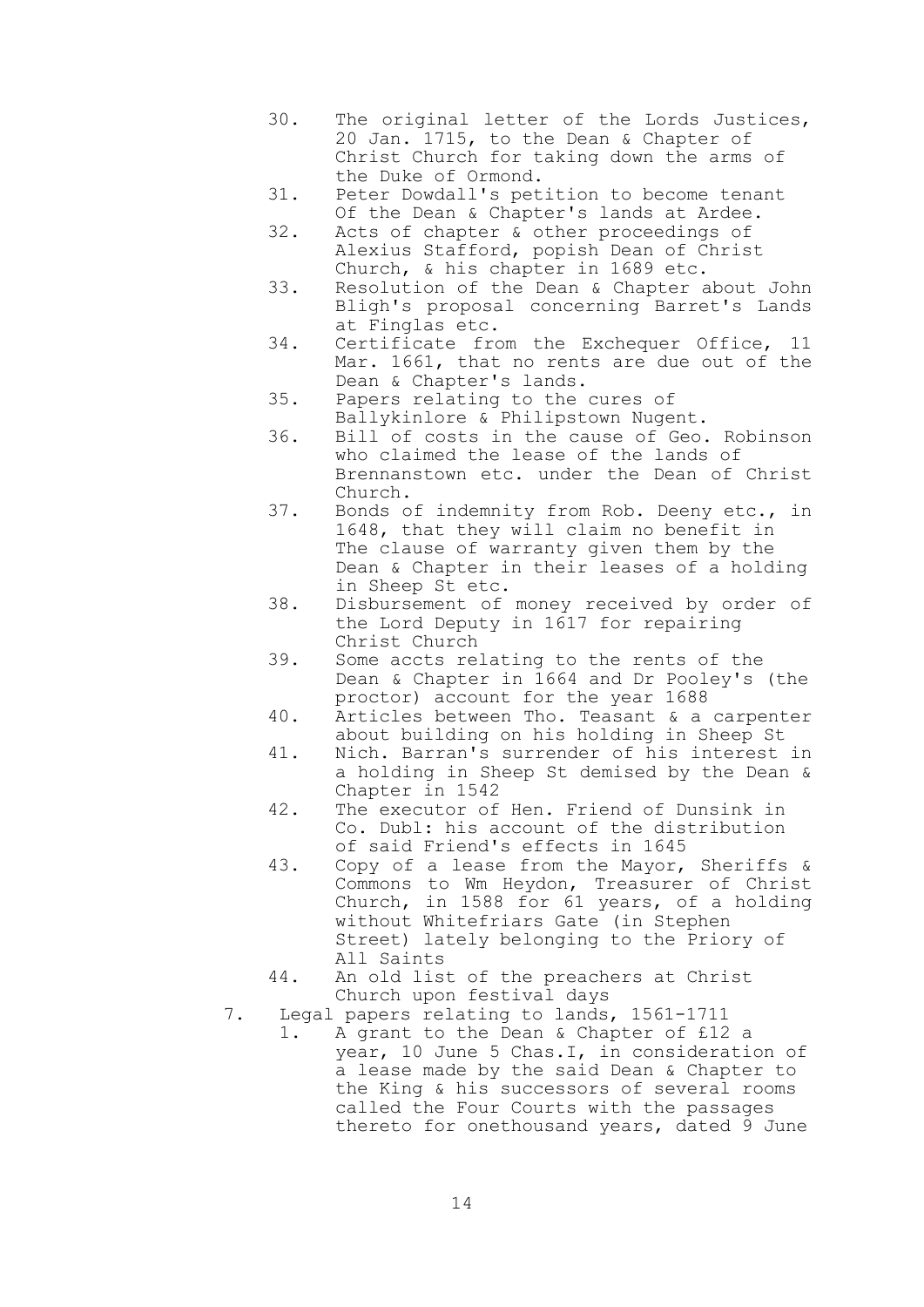- 2. A commission dated 2 March 14 Chas.I for examining witnesses about the value of the lands, tithes & mill of Kilmahyoke, with a return to the Land Commission
- 3. A commission of the same date for valuing a house & garden in Cook St, with a return of the said commission
- 4. A commission, 20 June 12 Chas.I, for examining witnesses on behalf of Hen. Tilson, Dean of Christ Church, agt Theobad Walsh of Carigmayne about Priorsland & Keating's Land or Kiltikery, Grange of Clonkene & Monelough
- 5. Depositions of witnesses in the said case in 1636
- 6. Pleadings in the King's Court, 9 Chas.I, concerning lands litigated between the said parties
- 7. The answer of Dr Jam. Margetson, successor of Dean Tilson, in 1639 to the bill of Theobad Walsh concerning Priorsland, Keatingsland etc.
- 8. The answer of Hen. Tilson, Bp of Elphin, to the said Walsh's petition
- 9. A commission, 2 March 14 Chas.I, for examining witnesses concerning Kill alias Churchtown in Clonkene, in a cause depending between Hen. Tilson, Dean, plt, and Myles Keating & Xpher Wolverston, defts
- 10. Depositions of witnesses in the said case
- 11. A commission, 2 March 14 Chas.I, for examining witnesses concerning lands in Salcock's Wood in a cause depending between Hen. Tilson, Dean, plt & Xtpher Chamberlanie, deft
- 12. Depositions of witnesses in the said case<br>13. A conmission of the same date for examini
- A conmission of the same date for examining witnesses concerning some lands in Dalkey in a cause depending between the said Dean, plt, and John Walsh, deft, with a return to the said Commission
- 14. A commission of the same date for examining witnesses concerning the land of Killinen alias Killene in a cause depending between the same plt & James Goodman, deft, with a return to the said Commission
- 15. Depositions of witnesses taken 28 Sept. 1686 on the part of Theobald Walsh, deft, concerning the lands of Grange, Brenanstown, Kiltikera & Monelogh
- 16. The petition of Theobald Walsh to the House of Commons against the Dean of Christ Church, his proceedings at law for the recovery of lands belonging to his deanery 17. The bill of Wm Baker of Symonscourt agt Dr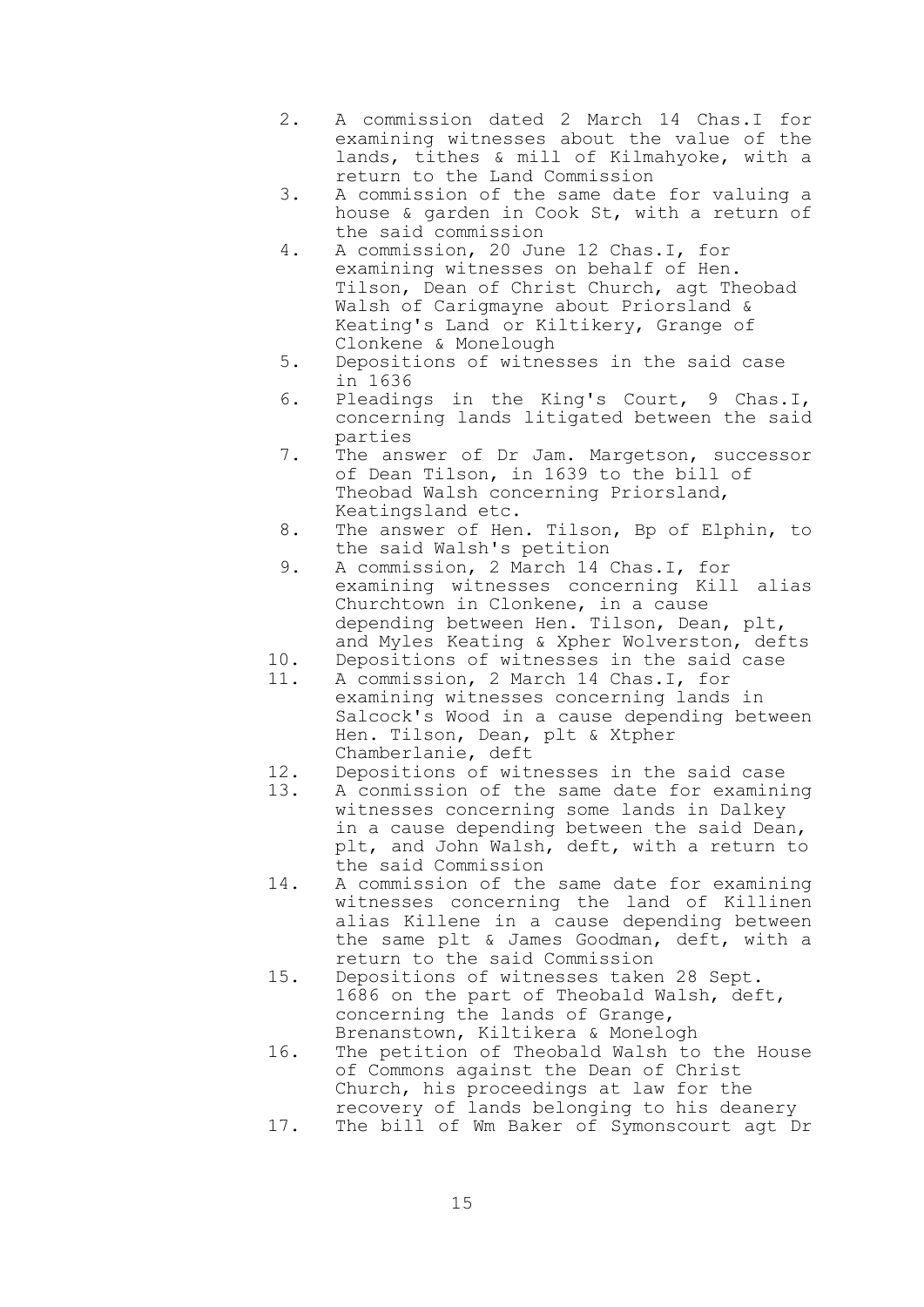Waterhouse for letting to him in 1659 & receiving rents for lands belonging to the Earl of Tyrconnell & the Dean of Christ Church

- 18. An order of the Commissioners for the Act of Settlement, 7 Sept. 1669, on behalf of the Dean of Christ Church agt the Earl of Tyrconnell & the 49 officers about the lands of Ringsend, the Murriaghs etc.
- 19. The answer of James Smith to the bill of Jam. Margetson, Dean of Christ Church, about the lands of Grangegorman
- 20. The bill of the said Dean Margetson against Wm Malone for witholding the Pole Mill in Sheep St and against John Agard for the lands of Grangegorman
- 21. The decree of Lord Chancellor Bolton, 30 Sept. 1643, against said Wm Malone that he shall pay the rent & arrears of rent for the said mill to the said Dean
- 22. Depositions of witnesses concerning the lands of Loghanstown or Ballyloghan on behalf of Dean Tilson, plt, agt Robt Crehall, deft, 12 Jan. 1636
- 23. Depositions of witnesses concerning the said lands on behalf of Robt Crehall, deft, agt Dean Tilson, complainant, 18 Ap. 1637
	- 24. A commission, 22 Feb. 15 Chas.I, for enquiring into the extent & value of some lands at Glasnevin, the great tithes of Brenanstown & Dalkey and ten acres in Salcock's Wood
	- 25. Depositions of witnesses concerning the said lands & tithes taken before John Atherton, Bp of Waterford, & other commissioners, 2 Ap.1640
	- 26. Two decrees in the Court of Exchequer, 6 July & 23 Feb. 1711, in favour of Mary Connor, plt, agt Jn Connor, Dean Francis & other defts concerning the great house in Michael's Lane & Cock Hill, with the opinion of Richard Malone
	- 27. The answer of Dean Barlow to the bill of Anne Harrold, guardian of John Harrold, concerning the lands of Kilmakyoke etc.
	- 27. The bill of said Anne Harrold concerning the said lands alledging that the tithes of Crenagh in Co. Dublin had been given to the Dean & Chapter in exchange for the same, by a lease for 61 years - 14 Nov. 1628
	- 29. The rejoinder of Dame Mary Hibbots to the replication of John & Francis Hibbots concerning the effects of Sir Thomas Hibbots,8 Feb. 1635
	- 30. Examinations of witnesses in Chancery on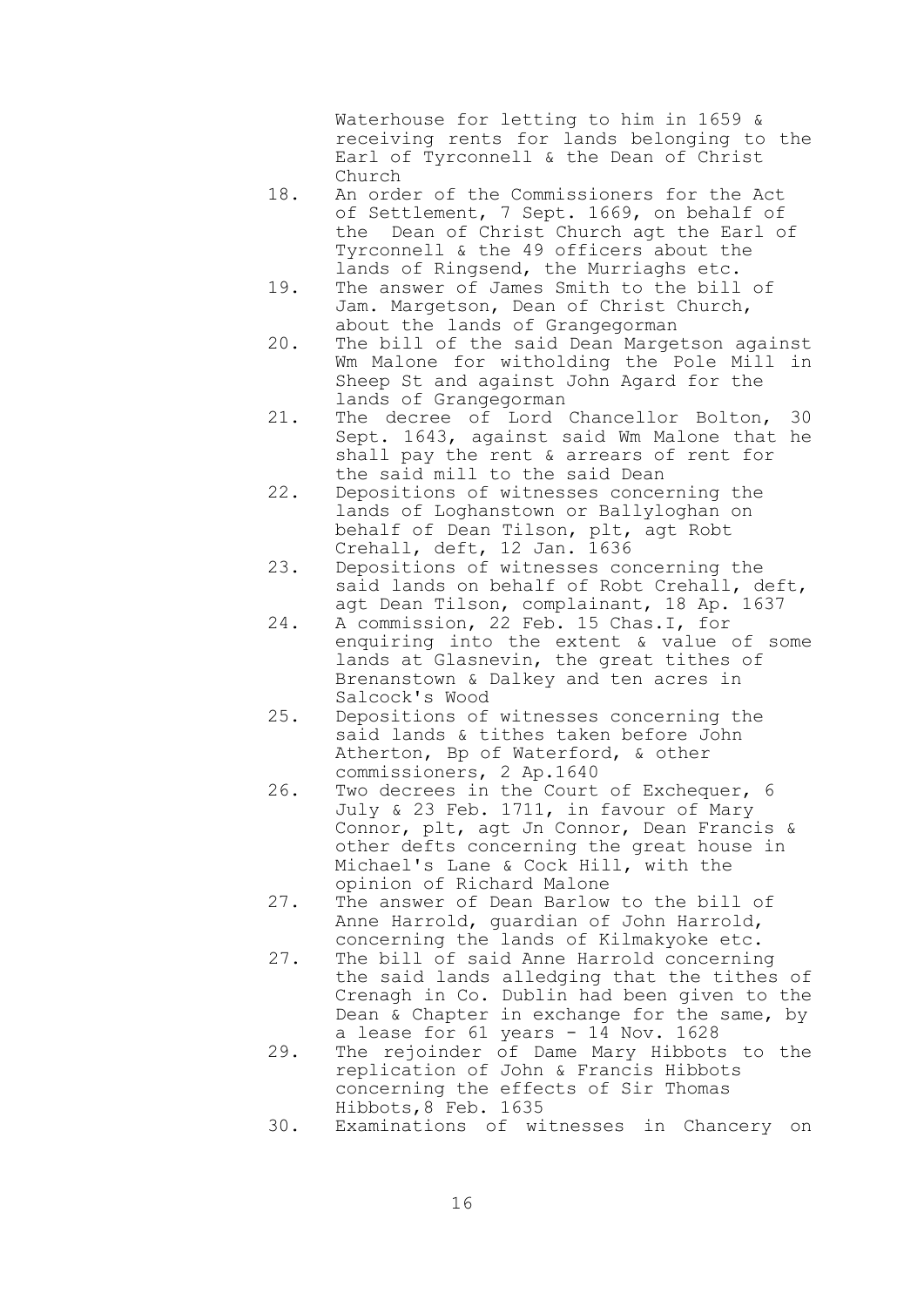behalf of Dean Margetson agt James Smyth concerning the lands held by John Agard in the Manor of Grangegorman, 9 Oct. 1643

- 31. The replication of Dean Margetson to the answer of James Smyth concerning the said lands
- 32. The answer of James Smyth to the bill of Dean Margetson concerning said lands, 13 July 1643
- 33. The bill of Dean Margetson agt James Smyth for the rent of the lands in the Manor of Grangegorman formerly granted to John Agard
- 34. A narrative of the proceedings at the King's Bench in a suit depending between the Dean & Chapter and Ellinor, Countess of Tyrconnell in Easter Term 1670
- 35. The pleading of John Finglas, 6 May 1612, concerning his title to the lands of Tobberton, Churchland, Stubbledken etc. under the Dean & Chapter of Christ Church
- 36. A lease from Dean Lockwood & the Chapter of the Pole Mill to James Stanyhurst & his heirs for ever at £20 Irish per annum in half yearly payments, provided also that the vicars choral shall have the grinding of their corn free for ever, 11 July 1561
- 37. A lease from Lord Fitzwilliam to Wm Scott of the lands of Symons or Smother Court meared & bounded for 31 years at £30 p.a., 26 May 1652
- 38. A lease from Dean Garney & the Chapter to Redmond Harrold of the town & township of Kilmahyoke with its messuages etc. to hold for 61 years after the expiration of a lease thereof made to Pat. Barnwell for 51 years from 16 Sept. 31 Hen.8, 1540, 10 Aug.1569
	- 39. The same Dean & Chapter demise to Owen Walshe the town of Ballybrenan with all its fields, woods etc. and also certain lands in the fields of Carrickmayne called Prior's Land & Keating's Land alias Kiltkery, 28 Nov. 1572
	- 40. A lease from the same Dean & Chapter to Rich. Fagan of the tithes of the parish of Dalkey & the town of Ballybrenan, 2 Mar. 1586
	- 41. A lease from the same to Jam. Garrie of the town of Killeny, 11 Aug. 1586
	- 42. A lease from the same with consent of the vicars choral to Peter Calfe of part of Salcock's Wood, 25 Feb. 1592
	- 43. A lease from the same to George Ussher of the farm of Clonkene called the Kill, 7 June 1592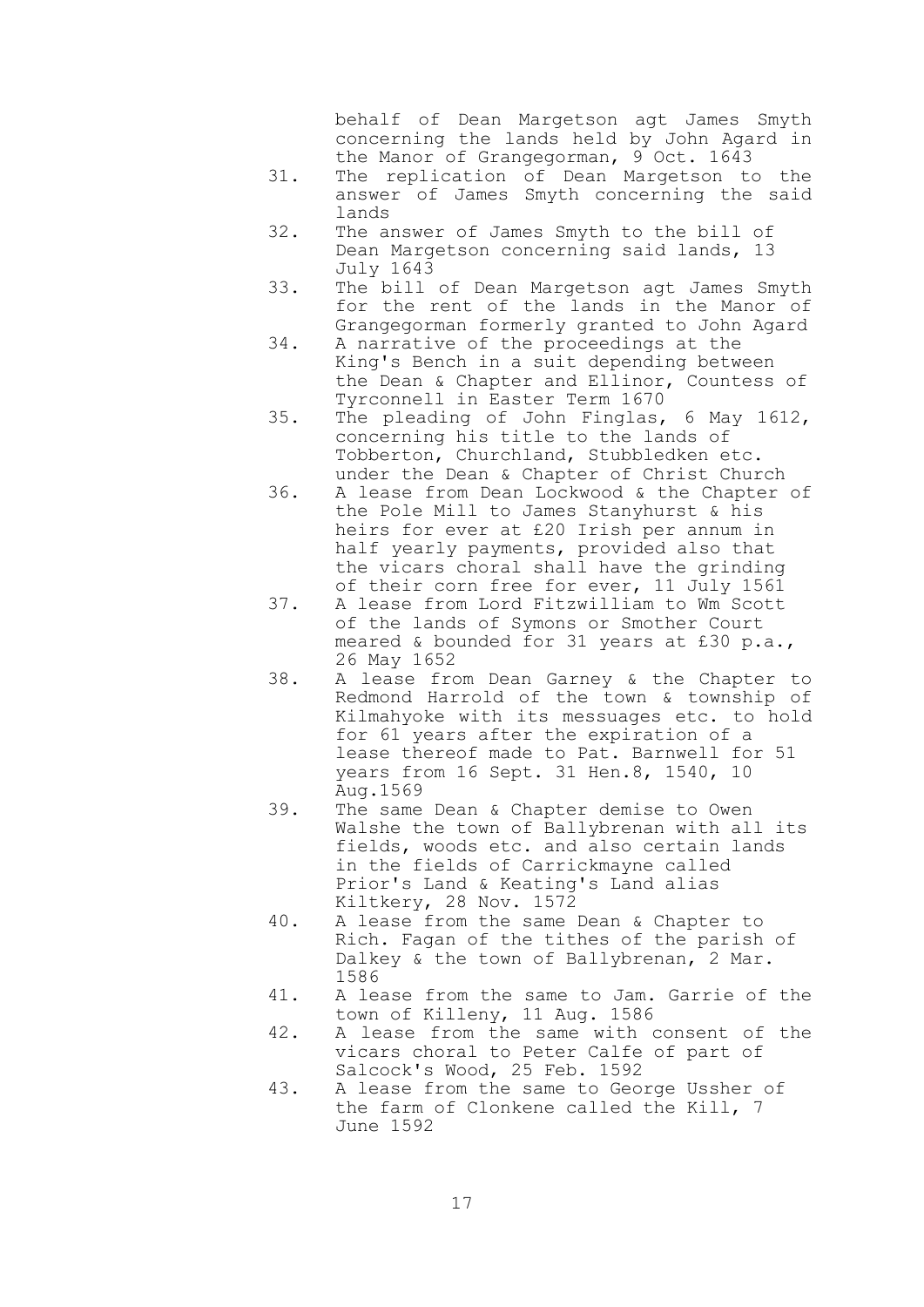- 44. A lease from the same to Peter Calfe of 4 acres of land at Salcock's Wood, 15 Aug. 1594
- 45. A lease from the same to Thos. Genald of 16 acres at Salcock's Wood, 1 Aug. 1594
- 46. A lease from Jonas Wheeler, Dean, & the Chapter to Rich. Roth of the common garden in Rochel Lane, 3 Dec. 1607
- 8. Lands, 1592-1748
	- 1. The original Order of Council, 2 Dec. 1637, for examining witnesses concerning the lands in controversy between Dean Tilson & Theobald Walsh of Carigmaine.
	- 2. The original Order of Council upon the said Dean's petition, 8 May 1638, for joining Sir Tho. Newcomen (upon the death of Sir Ed. Wingfield) with Bp Atherton to examine said witnesses - the said Commissioners report,10 Dec. following.
	- 3. The original Order of Council, 14 Feb. 1638, for giving possession to Dean Tilson of Priorsland, Keatings Land etc., with the Sheriff's return thereupon, 28 May 1639.
	- 4. The various proofs abstracted, that were laid before the Council in this case.
	- 5. The petition & pleas of Dean Margetson in 1641 laid before the House of Commons in answer to said Theob. Walsh's application to set aside the said Order of Council.
	- 6. The original Order of Council, 7 Feb. 1638, for establishing Dean Tilson's possession Of the lands of Simonscourt, Colcot & the warrens called Scallid Hills, agt the claim of Lord Visct FitzWilliam.
	- 7. A letter of Will. FitzWilliams to his brother, the Earl of Tirconnel, about a scheme for depriving the Dean of Christ Church of the lands of Colcot, 10 May 1663. Original.
	- 8. The matters of evidence by records & the proof of witnesses concerning the Dean's title to the lands of Simonscourt, Colcot etc. produced in a suit agt Lord Fitzwilliam in 1669.
	- 9. An attested copy of the inquisition post mortem, Tho. FitzWilliam militis, taken 3 Nov. 1592, with a recital of the settlement of his family estate.
	- 10. An old survey (map) of the lands of Simonscourt, Ringsend, Irishtown etc.
	- 11. The original petition of the Dean & Chapter in 1661 about the rents of their lands that had been paid into the Exchequer, with the Order of Council thereon. And the report of the Ld Chief Baron & his order, 10 Sept.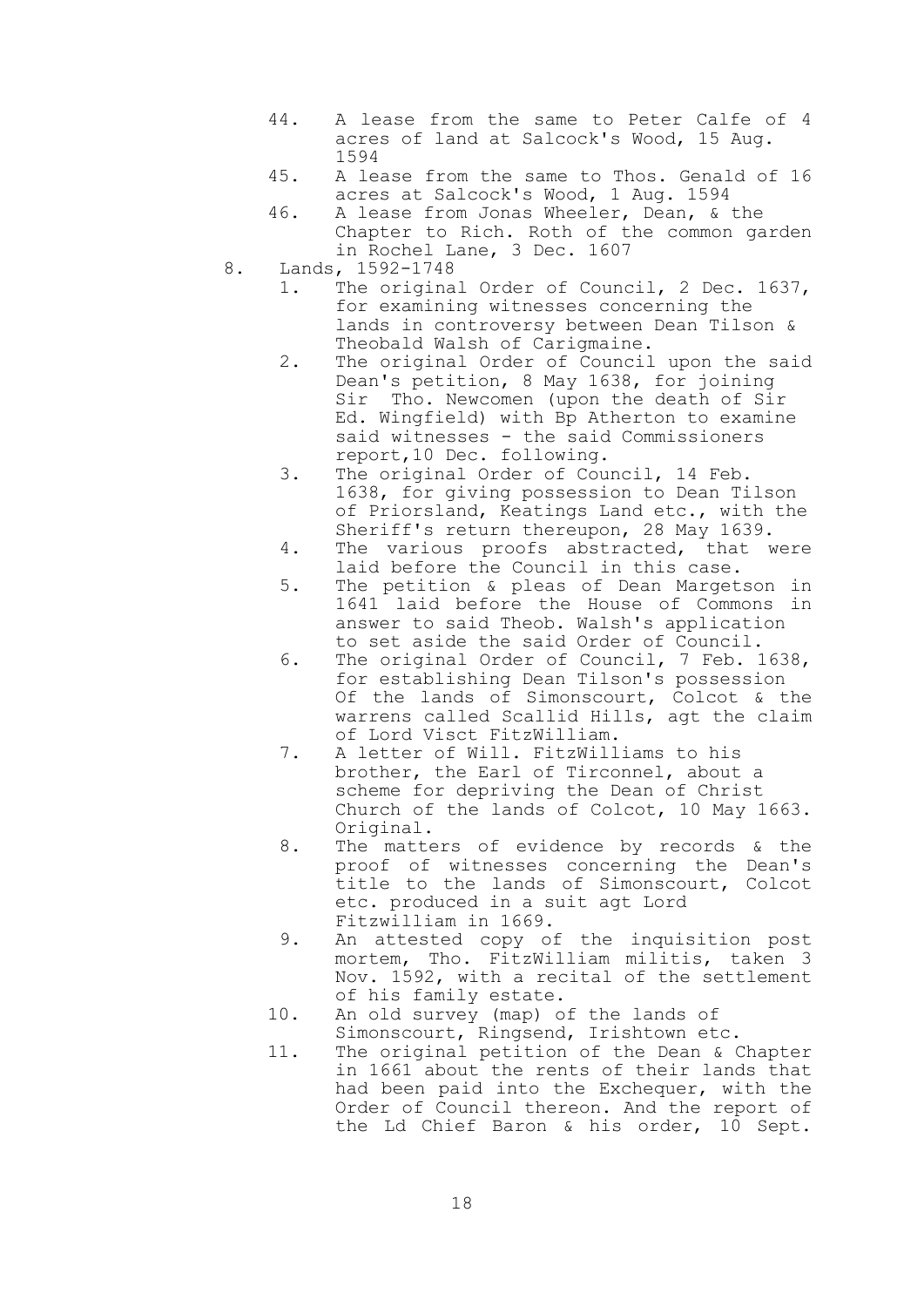1661.

- 12. Depositions of witnesses concerning the lands of Astagob in 1639 in a cause at the Council Board wherein the Dean & Chapter of Xt Church were plaintiffs & Simon Lutterell Esq., deft.
- 13. Several memoranda in the reign of Chas.I concerning lands & houses belonging to the Dean, the Dean & Chapter, Vicars etc.
- 14. An agreement, 26 Mar. 1669, between Dean Parry & his tenent at Dean's Grange, Richd Wilson, that the said Dean shall be at liberty to finish the building he had begun, shall have a close of ground contiguous, & the summer grazing of two horses.
- 15. The original award of Sir James Cuffe & Hen. Warren Esq., arbitrators chosen by Dean Parry & Sir Mau. Eustace to determine the Dean's claim to the lands of Kilmahyoke, Co. Dublin.
- 16. Letters of Mr Ellis & Jn Johnson from London in 1682 to Willm, Bp of Kildare about the altar plate to be made for the Cathedral of Christ Church.
- 17. An Act of Parliament in 1702 for the relief of Jn Ellis Esq. with respect to the forfeited estates of his brother Sir Wm Ellis.
- 18. The precept of the Court of Common Pleas to the Sheriff of Co. Kildare in 1748 for giving possession of the Prebendaries' and Vicars' lands at Kilcullen. With the Sheriff's return.
- 9. Acts and decrees, 1592-1709
	- 1. Heads of a bill for confirming the grants & possessions of the Dean & Chapter & to enable them to make leases with consent of the Chief Governors of Ireland.
	- 2. Draft of Dean Margetson's replication in Chancery to Jam. Smith about lands in Grangegorman.
	- 3. Depositions of witnesses before Bp Atherton & other Commissioners concerning Ballyokan, Tinekelly & other lands of the Dean of Christ Church.
	- 4. An Act of Council for enabling the Dean & Chapter to make a lease to Sir Theophilus Jones of the Holy Lamb in High Street at £15 per annum, 13 Sept. 1669. Original.
	- 5. Order of the Lord Deputy & Council, 13 Sept. 1669, for renewing Dan. Byrne's lease of the house called the Fountain in Nicholas Street.
	- 6. Pat. Arthur's bond to Ald. Rob. Desy, 6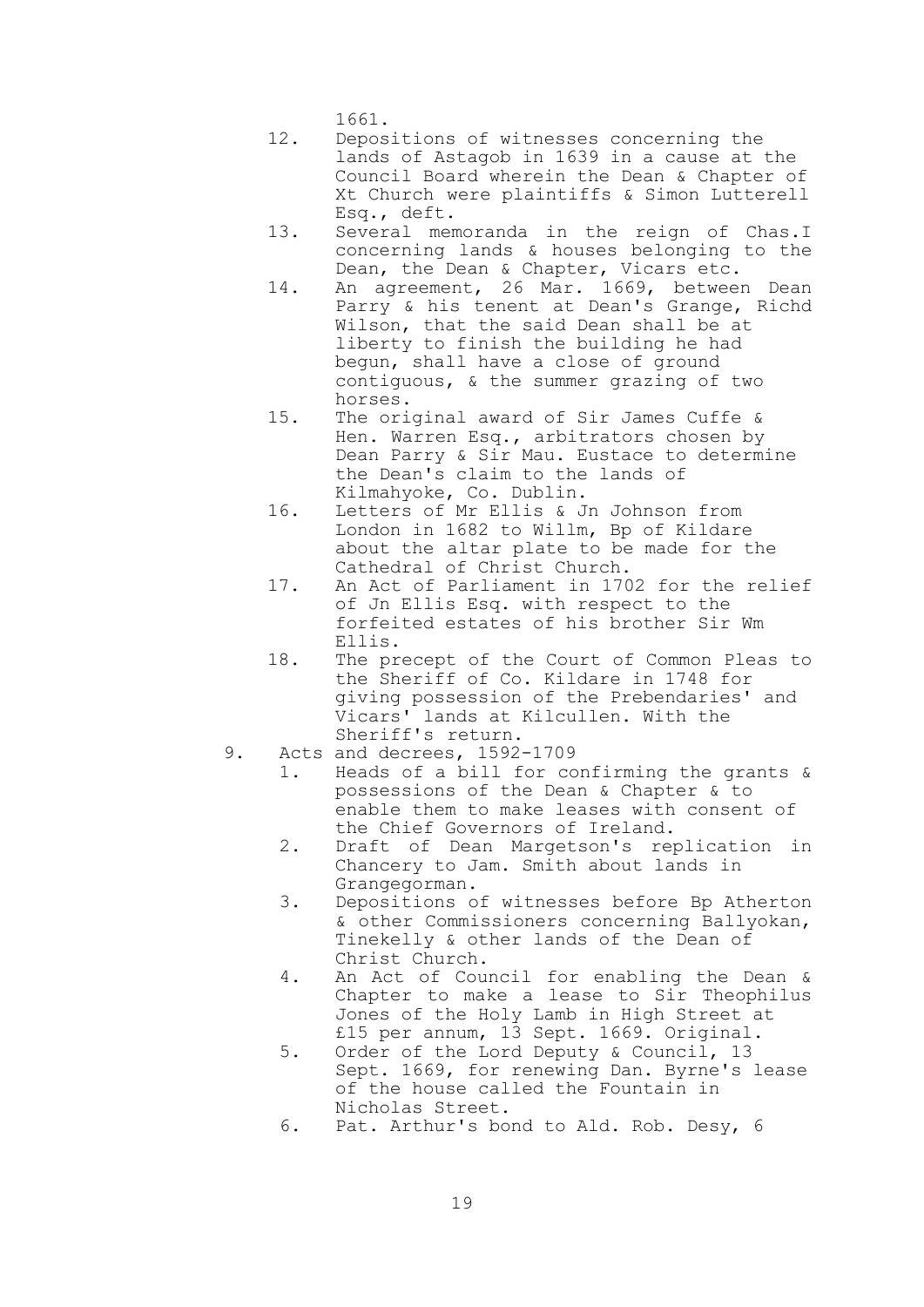Aug. 1670, for performing the award concerning a holding in Little Sheep St, under the Dean & Chapter.

- 7. Petition of Wm Kenedy to Lord Berkeley for a Licence of State to the Dean & Chapter For demising a holding in Skinner Row for 60 years.
- 8. Petition of the Dean & Chapter in 1671 to the Lord Chancellor for assigning their Council to sign the bill which they intended to file against James, Lord Santry, Lord Chief Justice of the King's Bench. With the order of the Lord Chancellor thereupon.
- 9. Copies of attachments issued agt Wm Daly & Hugh Thomas, lessees of Thos Howel, in 1662, for a holding at the west end of St Michan's churchyard.
- 10. The bill of John Bryan & Mary his wife in 1680 concerning the holding demised in Trinity Lane near Cocke Hill in 1660 by the Dean & Chapter to John Mills, joiner.
- 11. Claims of the Dean & Chapter to several chiefrys & other rents payable to them by several forfeiting persons on acct of the rebellion in 1688, for lands and houses in different places, laid before the Trustees, in 1700, for settling the forfeited estates.
- 12. Decree of the said Trustees, 27 Jan. 1700, allowing the claim of the said Dean & Chapter to their several rents and holdings.
- 13. Ald. Robt Mason's answer to Richd Seacome's pretensions of having a right to the leases of George Cooke, late of Christ Churchyard, & to renew the same under the Dean & Chapter.
- 14. A certificate of the chapter register in 1709 concerning two ancient leases of a holding in High St, found in the archives of the church.
- 15. Several pieces of written evidence concerning the lands of Portrane belonging to the prebendaries and vicars.
- 16. A return from the Down Survey of the lands of Astagob or Stagob.
- 17. A memorial of the Dean & Chapter to the Lord Mayor of Dublin concerning their right to a gable end of a house in Fisher's Alley. With a report of the Master & Corporation of Bricklayers concerning the same.
- 18. An inquisition taken 30 Nov. 1592 after the death of Sir Thomas Fitzwilliam of Merryon,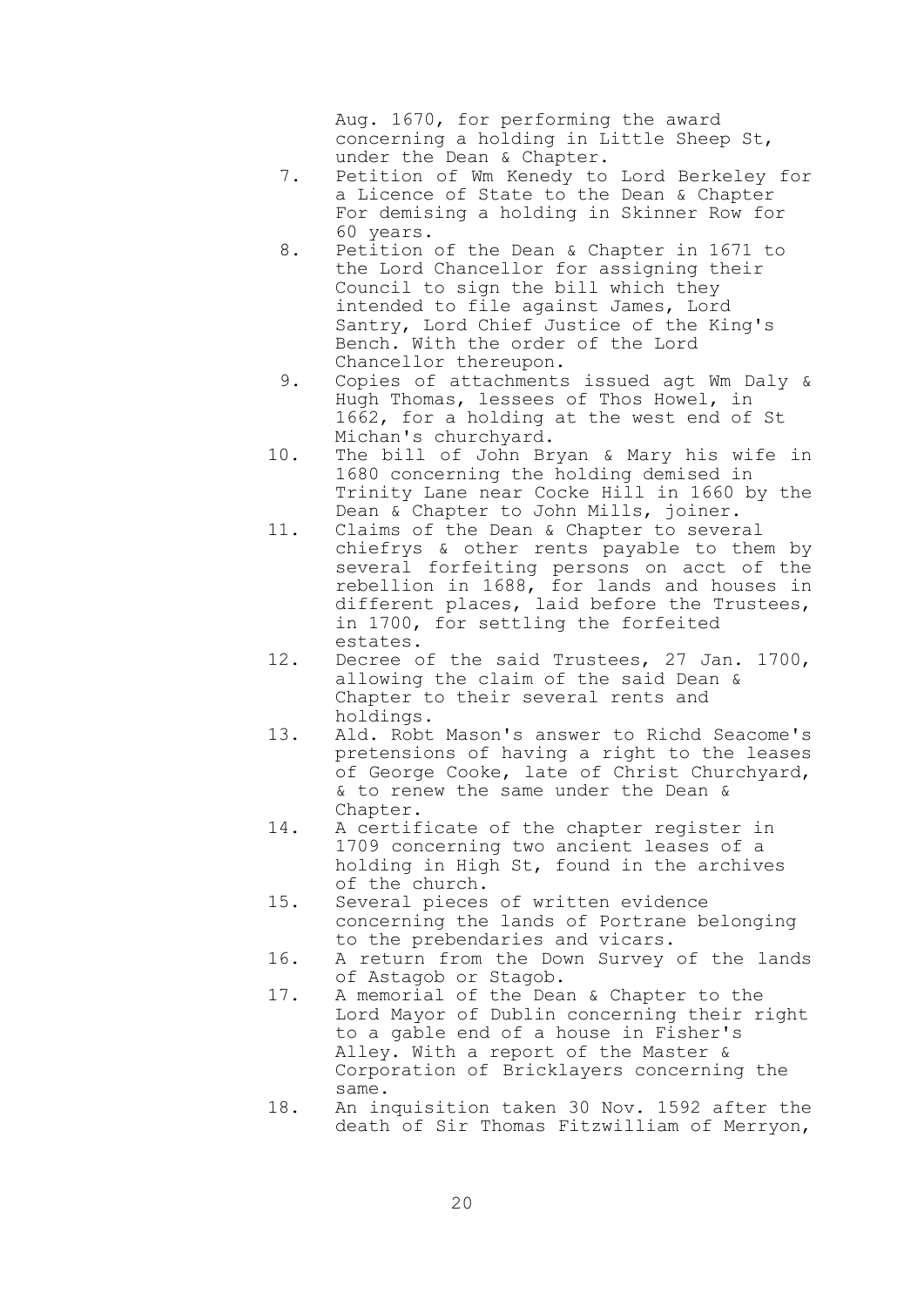with a recital of his settlement of all his lands.

- 19. A bill filed in Chancery in 1669 by Wm Hickey M.D. agt the Dean & Chapter of Christ Church & their tenant John Milles concerning a holding in Trinity Lane & Cock Hill.
- 10. Petitions for leases, 1603-40
	- 1. Petition of Rob. Hughes for lands at Moyglare, Rathmore, Ballymore & the Dean's orchard, 1660.
	- 2. Do, Henry Brereton for lands in Cottrelston, Wyanston & Lucan, 1660.
	- 3. Do, Jonathan Edwards for tithes in Lecale, Kilcullen & for Banetslands in Finglas, 1660.
	- 4. Do, Ralph Wallis for tithes in Lecale, for lands in Ardee, 1660.
	- 5. Do, Sir Daniel Bellingham for lands in Finglas, 1660.
	- 6. Do, Nath. Deny for lands in Finglas, 1691.
	- 7. Do, Richard Philips for lands in Finglas, 1674.
	- 8. Do, Paul Barry for Ballyboggan, 1728.
	- 9. Do, Art. Conolly for lands at Finglas.
	- 10. Do, Nath. Deny for lands at Finglas.
	- 11. Do, Richard Warren for the lands & tithes of Stillorgan, 1696.
	- 12. Do, Michael Chamberlayne for copies of Leases possessed by Daniel Hutchinson, 1668.
	- 13. Do, Margaret Surdeville about the lands of Cottrelston, 1681.
	- 14. Do, John Hughes for Salcock's wood.
	- 15. Do, Tho. Bingham for the same.
	- 16. Do, Jane Wallis for Rathmore, 1692.<br>17. Do, Sam. O'Neile about his survey o
	- Do, Sam. O'Neile about his survey of Rathmore, 1670.
	- 18. Do, Jane Bulkeley about the same lands, 1719.
	- 19. Report of the prebendaries & vicars about The lease of Redmond's farm made in 1666.
	- 20. Petition of Henry Richardson about his tithes in Lecale.
	- 21. Do, Elizabeth Gibbons about the same.
	- 22. Do, Rev. John Brett about the cure of Lecale.
	- 23. Memorial of Mr Gibbons about the same.
	- 24. Letters of Mr Brett & Mr Gibbons about the same, 1721.
	- 25. Proposal of Lord Duncannon for Ballymore for Colvill, 1726.
	- 26. Do, for Robert Colvill for Ballymore, 1739.
	- 27. Petition of John Brereton for Killester tithes.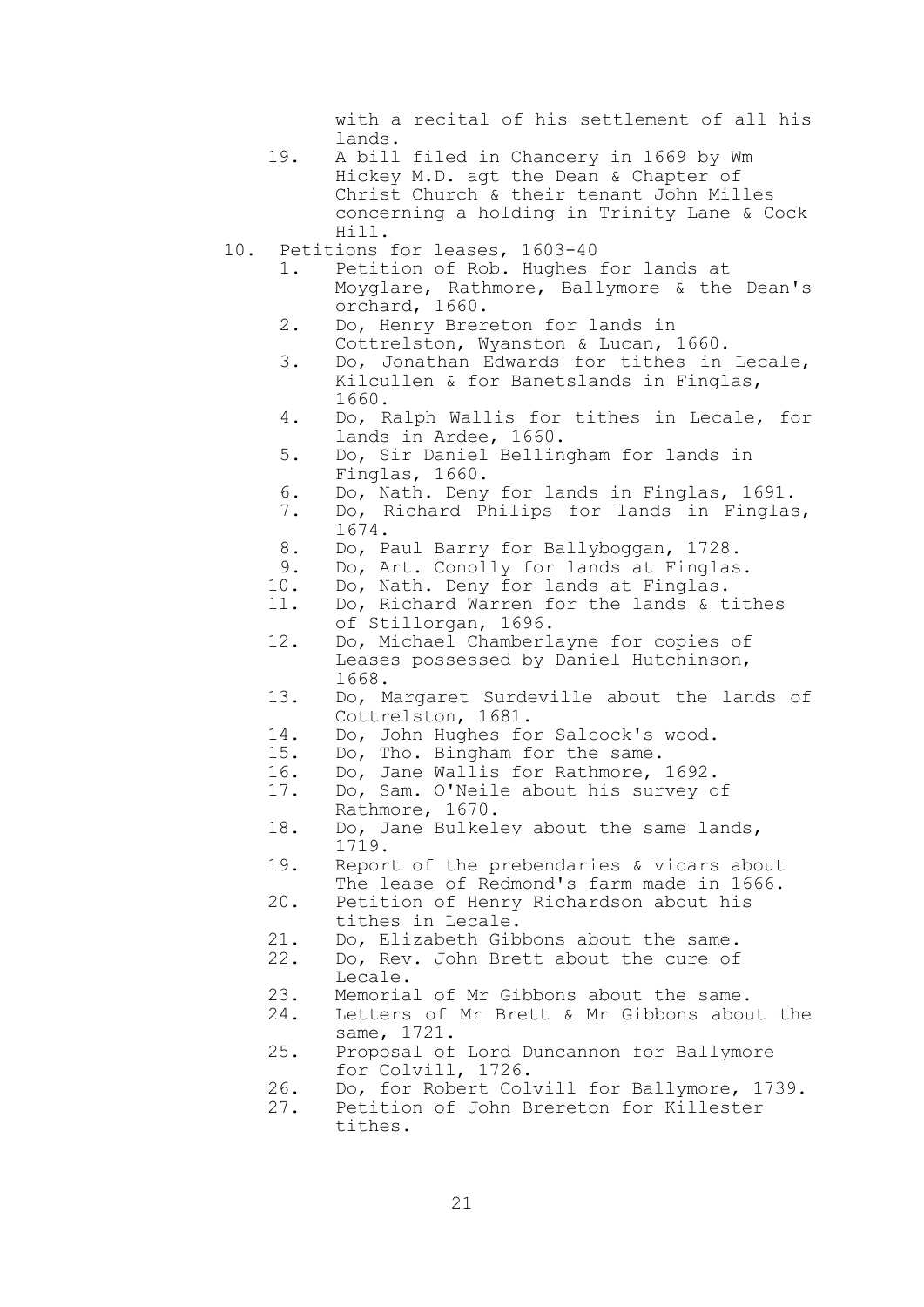- 28. Do, 1691.
- 29. Petition of John Morrisey for the Killester tithes, 1728.
- 30. Do, Ignatius Pursell for lands in Cromlin, 1668.
- 31. Do, Mary Dean for lands in Cromlin, 1710.
- 32. Do, 1723
- 33. Do, 1738.
- 34. Petition of Wm Watt for the Plover Park in Glasminoge with an abstract of articles between him & the Dean & Chapter, 1692.
- 35. Memorial of Jam. Hamill for the Plover Park,1739.
- 36. Petition of Richard Hosier for some ground in Christ Churhyard adjoining Sir Walter Plunket's office, 1663.
- 37. Do, Richard Carny for the Gate House, 1670.
	- 38. Do, Geo. Vicars concerning some ground in Christ Church yard, c.1667.
	- 39. Do, Zach. Robinson about an encroachment by Ben. Smith in the long entry.
	- 40. Do, Elias Best & his letter about some cellars.
	- 41. Proposal of John Cuthbert & John Davison about part of the precinct wall at the back of Skinners' Row, 1693.
	- 42. Petition of Robert Owen for the liberty of breaking out lights in the same.
	- 43. Memorial of Wm Fenner for renewing his Lease of the house adjoining the wall of Trinity Chapel.
	- 44. Petition of Tho. Rowles for the renewal of Platt's lease of some rooms.
	- 45. Do, Tabitha Platt for some ground under the window of the Chapter House.
	- 46. Do, Wm Weston for a little shop under the gate in Christ Church Lane.
	- 47. Do, Jam. Cottingham for renewing the lease of Colfabius.
	- 48. Do, of his son for the same.
	- 49. Petition of Rebecca Throp, assignee of the same.
	- 50. Do, John Palin for a holding in Christ Church Yard.
	- 51. Do, Redmond Morris for waste ground in Oxmantown.
	- 52. Do, Tho. Bladen for ground late of Jn Bullock, 1661.
	- 53. Do, Rob. Ardagh for ground late of Lau. Scanlan, 1660.
	- 54. Do, Tho. Howell for ground at the west side of St Michan's Church Yard, 1661.
	- 55. Do, Jn Denny Pain for some tenements in Oxmantown, 1724.
	- 56-63. Petitions of Edw. Arthur, Thady Daly, John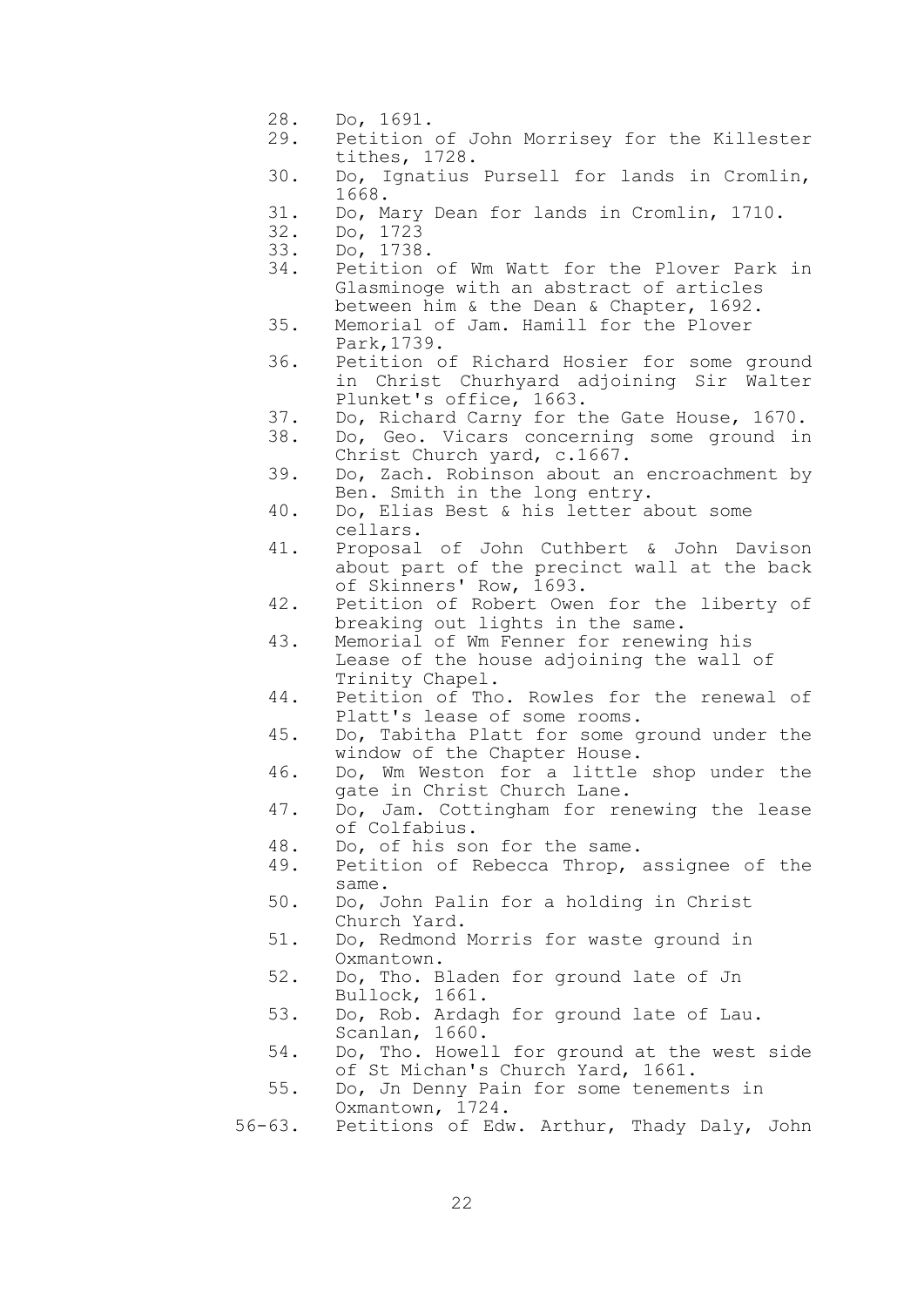Smith & John Vaughan about a holding in Loughboy. 64. Petition of Jam. Darling about a holding in Oxmantown. 65. Do, Tho. Molyneux about a holding in Fishamble St, 1728. 66. Do, Isaac Gray about the same, 1740. 67. Do, John Coyne about a holding on the east side of Fishamble St. 68. Do, Nicholas, Bp of Raphoe, for a holding in Sheep St & Stephen St, with his letter about the same, 1736. 69-70. Do, Robert Waller about a holding on the east side of Sheep St. 71-72. Do, Joseph Nuttall for the holding in Sheep St late of Richard Mills. 73. Assignment of John Worrall to Mich. Chamberlayne of his interest in a holding in Sheep St, 1603. 74. Petition of John Worrall, clerk, for his holding in Sheep St. 75. Do, Sam. Hopton for a holding in Church St. 76-77. Do, Richard & Mich. Shuckmile about a holding in Trinity Lane. 78. Petition of Edw. Gough about a holding on the east side of Michael's Lane. 79. Do, Pierce Crosby about the same, 1726. 80-83. Do, Margaret Scriven & Rob. Scriven about a holding on Cock Hill & northside of church. 84-94. Do, Margaret Sinderville, Will. Hickey, John Francis, Edw. Jans, John Mills, Mary Mannering about a holding in Michael's Lane & on Cock Hill. 95. Do, Peter Wybrants about a holding on Cock Hill, Christ Church Lane & Michael's Lane. 96. Do, Rob. Naper about the same, late of Mary Connor. 97. Do, Joseph Kelly about a house in Trinity Lane. 98. Do, Michael Donohoe about a house in the same. 99. Do, Jas. Leeson about the holding late of John Markham in the same. 100-101. Do, Robt Mossom for the holding in High St & Trinity Lane, late of Rob. Jordan. 102. Do, Jonath. Butterton for a holding in High St, 1660. 103. Do, Wm Standing for the Lamb in High St, 104. Do, Sir Theophilus Jones for a house in the same. 105. Do, Peter Ward for the Cast & Wheel in the same, 1660. 106. Do, Phil Harding for the Catherine Wheel in the same. 107. Do, Rob. Mills for a holding in the same,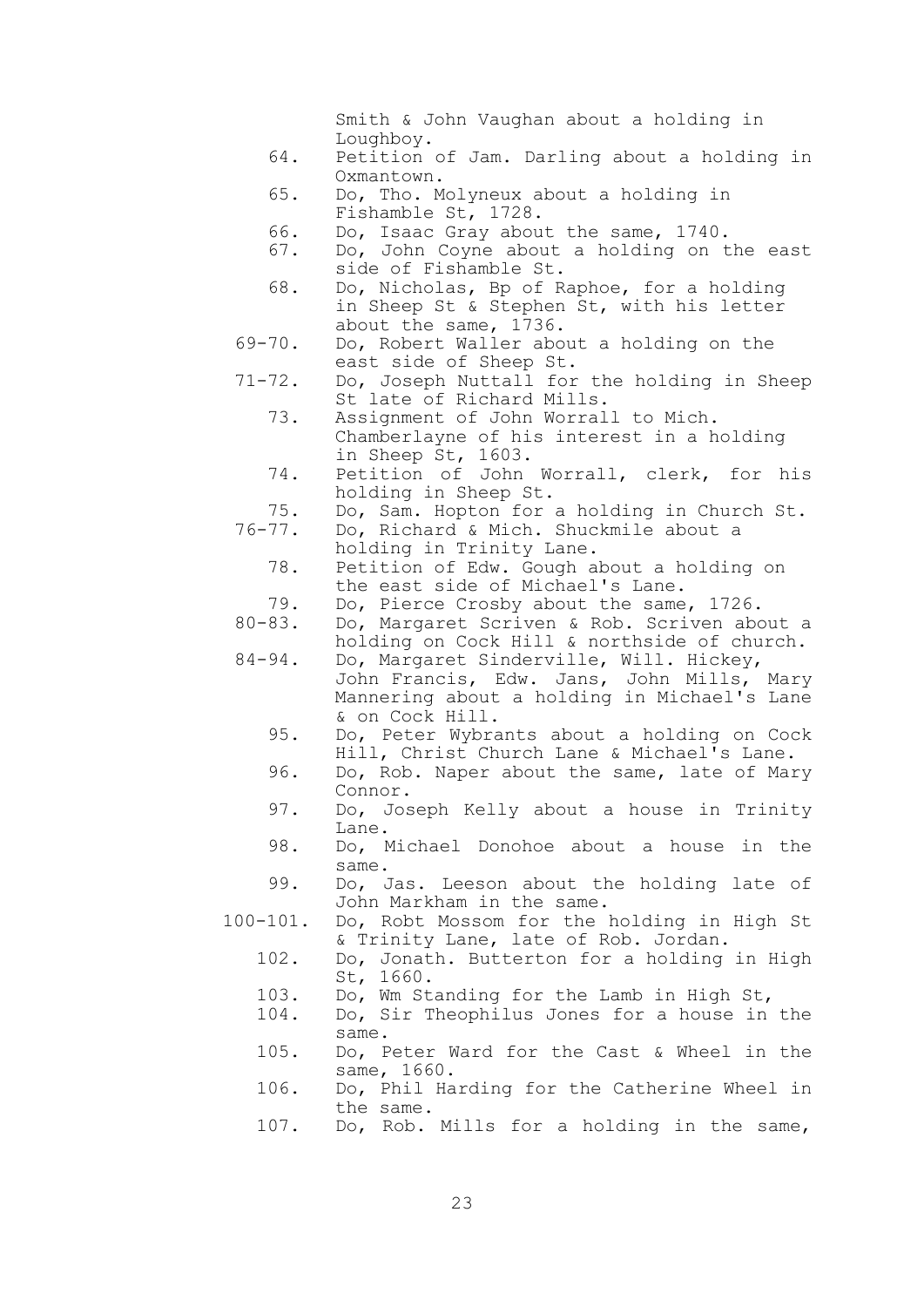|               | 1660.                                                                               |
|---------------|-------------------------------------------------------------------------------------|
| 108.          | Do, Lord Santry for the Red Cross in the                                            |
| 109.          | same, 1728.                                                                         |
|               | Do, Dominick White for a holding in Back<br>Lane.                                   |
| 110.          | Do, Rich. Tighe for a holding in the same.                                          |
| 111.          | Do, Eliz. Hare or Palfrey for a holding in                                          |
|               | the same.                                                                           |
| 112.<br>113.  | Do, Jos, Leeson for a holding in the same.                                          |
| 114.          | Do, Isaac Ward for a holding in the same.<br>Do, Rev. Jam. Ward for the same, 1728. |
| 115.          | Do, Dan. Birne for a holding in Nicholas                                            |
|               | St.                                                                                 |
| 116.          | Do, Richard Jones for a holding in the                                              |
|               | same.                                                                               |
| 117.          | Surrender by Eliz. Hewett of her lease in                                           |
|               | John's Lane in favour of her son, Dive<br>Downes, 1678.                             |
| 118.          | Letter & petition of Kath., widow of the                                            |
|               | said Dive Downes, late of Cork, for                                                 |
|               | renewing said lease.                                                                |
| $119 - 121.$  | Letter & petition of Wm Kennedy for a                                               |
|               | holding in Skipper Row.                                                             |
| $122 - 124$ . | Letter & petition of Rich. Dixon, Roger                                             |
|               | Bouler, Isaac John, Wm Kennedy & James                                              |
| $125 - 126$ . | Woodside.<br>Do, Cha. Collis for a holding in the same.                             |
| $127 - 128$ . | Do, Wm Cane for the same.                                                           |
| 129.          | Hen. Ashton's agreement about his holding                                           |
|               | in Skinner Row, 1686.                                                               |
| $130 - 131.$  | Memorial of Lord Santry about a holding in                                          |
| 132.          | the same.<br>Petition of Edw. Corker about the late                                 |
|               | holding of Sir Richard Bellingham in Little                                         |
|               | Sheep St.                                                                           |
| 133.          | Do, James Grace about the same.                                                     |
| 134.          | Do, Susanna Revell about a holding in the                                           |
|               | same.                                                                               |
| 135.          | Do, Elinor & Alice, daughters of Hen.                                               |
| 1671.         | Seagrave about the Ash Park in Francis St,                                          |
| 136.          | Do, John Sergeant about the same, 1667.                                             |
| $137 - 138$ . | Do, Susanna Markham about the same, 1727.                                           |
| 139.          | Do, Jn Williams about the Half Moon in Cook                                         |
|               | St.                                                                                 |
| 140.          | Do, Jam. Hand about the stable & coach                                              |
| 141.          | House in D.                                                                         |
|               | Do, Rich. Kelly for the Corner House near<br>Paradise Garden in Bride St, 1660.     |
| $142 - 147.$  | Do, Winifred Cragg, Edw. Thornton, Rich.                                            |
|               | White, Wm White, Ann Yates & her quardian                                           |
|               | Hugh Vaughan about the same.                                                        |
| 148.          | Do, Will Powell about the same - and                                                |
|               | Shuckmill's interest in Church St.                                                  |
| $149 - 150$ . | Do, John Hawkshaw for a holding in Fisher                                           |

24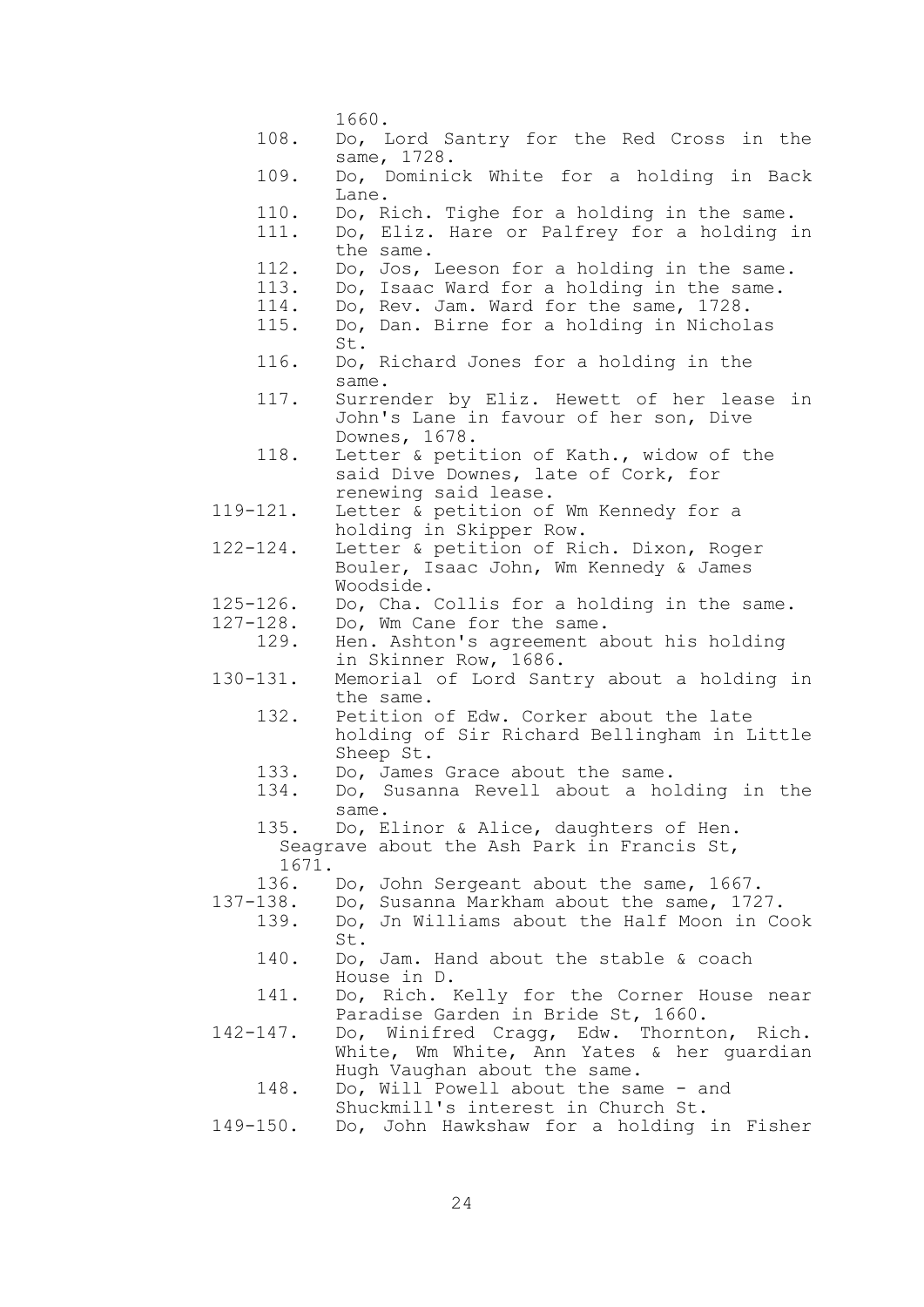Lane.

- 151. Do, Christopher Bennet for a holding in Thomas St.
- 152-154. Do, Mark Ransford, Edwd & Cordelia Ransford about the said holding & that of And. Rock in Thomas St.
	- 155. Petition of James, Lord Santry about a holding in James St.
- 156. Do, Richard, Lord Santry about the same.
- 157-159. Do, Jane Blocksom, Rich. Synnot & John Blacksom about the holding late of John Stone in the same street.
	- 160. Do, Mary Lynch for the holding of the late Mary Barlow in John's Lane & Fishamble St, 1718.
	- 161. Do, James Scott for the same.
	- 162. Do, James Medlicott for the backsides of some houses in Fleece Alley, 1722.
	- 163. Do, George Kecke for a piece of ground in George's Lane lately held by John Murphy.
	- 164. Proposal of Lord Chancellor Baron Rochfort for White's houses in George's Lane, 1713.
	- 165. Petition of Peter Vateau for a holding on the east side of George's Lane.
	- 166. Do, Cha. Lemon for a renewal in said lease.
	- 167. Do, John Price & other feoffees for the estate of Rob. Hughes to renew his lease in said Lane made to Jonath. Edwards for his use, made in 1661.
	- 168. Do, Jonathan Edwards for the same, 1661.
	- 169. Do, Robert Waller & Ann his wife for part of the said holding.
	- 170. Do, Robert Waller for part of the same, 1721.
	- 171. Do, John Weaver for a holding in said lane & another in Cook St, 1667.
	- 172. Do, Simon Buxton, grandson of Michael Eustace, for a holding at the north end of George's Lane occupied by Ralph Wallis.
	- 173. Do, Simon Buxton & Robt Buxton for the same.
	- 174. Do, Gilbt Nicholson for a holding on the west side of George's Lane.
	- 175. Do, Thomas Nicholson for the same.
	- 176. Do, 1724.
	- 177. Do, Bernard Correges for the same, 1725.<br>178. Do, Mary Leatherbarrow for a holding in
	- Do, Mary Leatherbarrow for a holding in the same.
- 179-180. Do, Frances Vizer for the late holding of Wm Drayton in the same, 1730.
	- 181. Do, Wm Powell for the same.
	- 182. Do, Rob. Ford for a holding in Dame St.
	- 183. Do, Mary Ford for the same.
	- 184. Do, Dorothy Knox for a holding in George's Lane.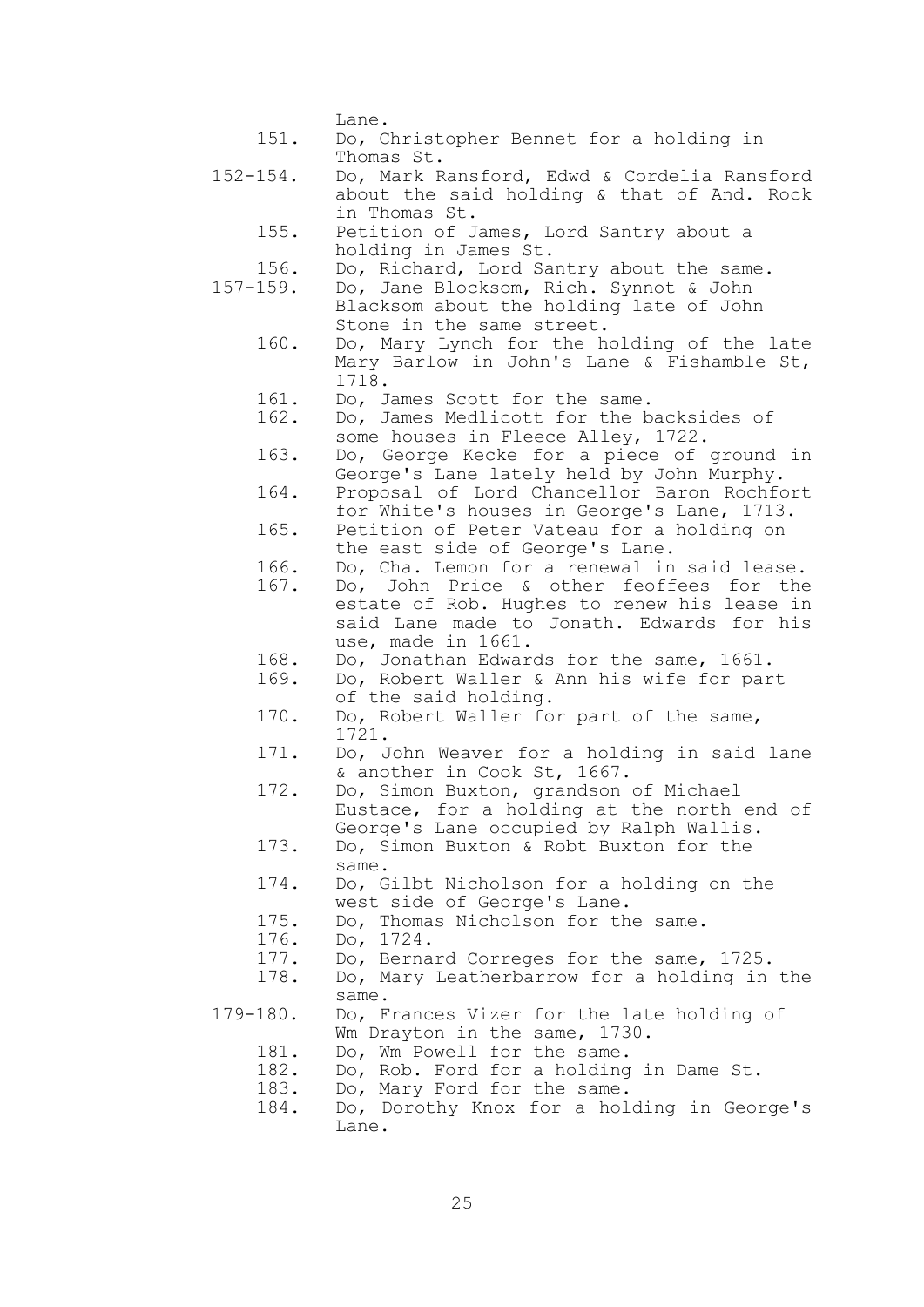- 185. Do, Wm Nolan & Mich. Elliot for a holding in Dame St.
- 186. Do, Mick Tailor for a holding in Bridge St & Cooke St.
- 187. Do, Christopher Chamberlain for a holding in Bridge St.
- 188. Do, John Cuthbert for a holding in the same.
- 189. Do, Barth Wybrants for a holding on Merchants' Quay.
- 190. Do, Peter Wybrants about the same, 1734.
- 191. Do, the representatives of Jane Jones for a holding in Chanel Row.
- 192. Do, Mich. Christian for a holding in School House Lane.
- 193. Do, Ben Parry for a holding in Stephen St.
- 194. Do, 1719.
- 195. Letters of the same, 1720.
- 196. Memorial of Fran. Price concerning the same,1735.
- 197. Petitions of Robt Baillie for renewing his leases in Christ Church Lane on account of his costs & trouble in recovering the Rights of the Dean & Chapter. His bill of costs with the opinions of Council as to his rights of being repaid the same by the Dean & Chapter.
- 11. Legal papers, 1608-59
	- 1. The proceedings at a trial at bar in Trinity term, 3 Chas.I, between Wm Bishop, city treasurer, plft, & Arthur Champion of Christ Church Yard, mercht, deft, for selling cloth within the parish of St John & franchises of the city, not being a Freeman. After a full hearing by a jury from Co. Londonderry they find nothing and a juror is withdrawn.
		- 2. The proceedings at a trial in Michaelmas term, 6 Jam.I, and the special finding of The jury upon a forfeiture claimed agt Phil. Mayle for selling goods as a merct in Patrick St on the Archbp's glebe when he had not got his Freedom in the Corporation of Trinity Guild.
		- 3. A decree of the Commissioners for administration of justice, 8 May 1655, in favour of Cary Dillon, plft, agt Tho. Taylor & his wife, deft, about his claim of the lands of Cappock, Blanchardstown etc.
		- 4. Draft of a bill of Margt Dillon agt Rob. Thornhill.
		- 5. The answer of Pat. Browne & Rich. Laler, defts, to the bill of Cary Dillon.
		- 6. The answer of Tho. Richardson to the bill of said Dillon.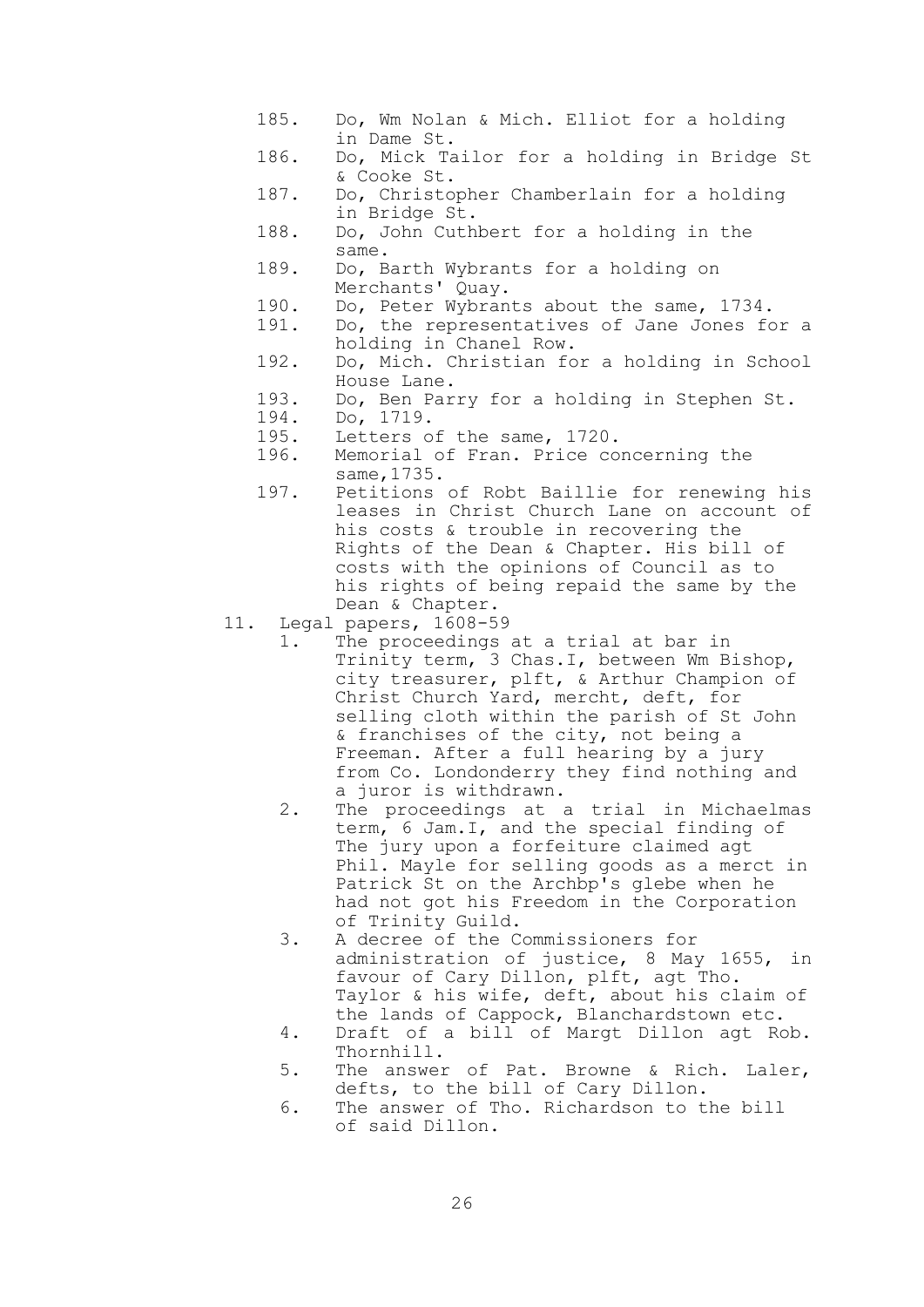- 7. The answers of Hen. Rowles, Barn. Hackett, Nic. Harte & Jn Harte, & Peter Holmes to the bill of said Dillon.
- 8. The answers of Richard Lloyd, Al. Floody & Richard Laler to said Dillon's bill.
- 9. The rejoinder of Tho. Taylor & others to the replication of said Cary Dillon.
- 10-12. Brief, pleadings & proof used in the prosecution of this cause by said Dillon. 13. Answers of Tho. Taylor & Eliz. his wife to the bill of said Dillon.
- 14-15. More pleadings & proofs in the said cause. 16. The answer of Rob. Thornhill to the bill of Margt Dillon.
	- 17. The replication of Cary Dillon to the joint answers of Tho. Taylor & Eliz. his wife, Tho. Richardson, Hen. Rowles etc., 6 Mar. 1657.
	- 18. Notes of the decree of Margt Dillon agt Thornhill taken at Court, 30 June 1658.
	- 19. Bill of Cary Dillon in 1659 to be quieted in possession of lands decreed.
	- 20. Order of Court of the Commissioners for the custody of the Great Seal, 20 Feb. 1655, in the cause of Alex. Balfour agt Wm Basill For dismissing the deft from this suit.
	- 21. Decree, 10 Feb. 1658, in the cause of Edw., Earl of Meath agt Dan. Neylan & Joan his wife in favour of the defts.
- 12. Acts and accounts, 1618-82
	- 1. The expense of flagging at Christ Church, 1618.
	- 2. Various pieces of evidence concerning the possessions of the Dean & Chapter in different places viz: in the county, in High St, Trinity Lane, Beadle Garden, Precinct Wall, Bridge St, Cook St, Patrick's Entry, Kinsaly, Mablestown, Barrets Lands at Finglas etc., 1514-1667.
	- 3. Acts of the prebendaries & vicars concerning their means & revenues, 1661- 1663.
	- 4. A list of the parcels of land at Ballymore, [n.d.]
	- 5. Papers relating to sundry parcels of lands & also to houses etc. belonging to the Dean & Chapter & other members of of the Church, particularly in St Michan's parish from St Sythe's Guild, in Bridge St, Kilcullen, Ballymore, Balgriffin etc. with letters of Dean Mossom to Thos. Howell the regr.
	- 6. Orders about muleting the vicars etc. for neglect of duty & the manner of doing it in 1664, 1586-1735.
	- 7. Articles of visitation administered to the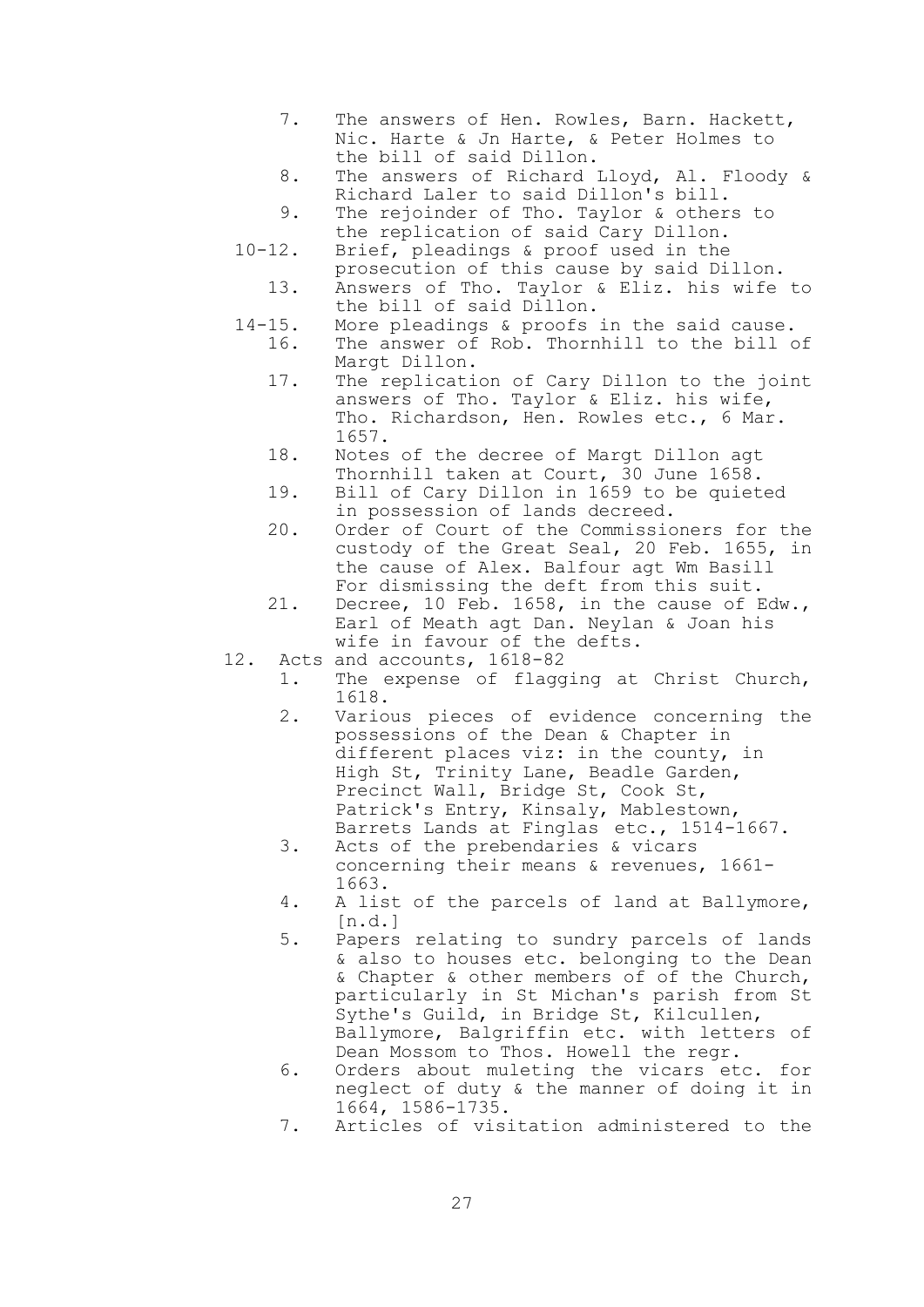dignitaries, prebendaries & other members Of the Church by Dean Moreton at his Primary visitation, 9 Jan. 1678. With the orders agreed to by the Dean & Chapter upon this occassion, 1678.

- 8. The form of the discharge given for Bp Parry's legacy of £200, 12 Dec. 1682.
- 9. The agreement between Dean Dooley & Wm Ellis about the Prebendary of St Michan's ground near the old bridge, 7 June 1682.
- 10. Releases to Rob. Ford etc. of all claims to the holdings of the late Christopher White in George's Lane, 1695, 1700.
- 11. Copy of the Dean & Chapter's answer to Ald. Reader's bill concerning the bounds of their ground in Bridge St formerly demised to Mich. Chamberlayne in 1595, [n.d.].
- 12. Translation into English of an instrument of Primate Ussher in 1634 for appointing Tho. Howell publick notary, 1655.
- 13. Various papers relating to the said Howell (registrar to the Dean & Chapter) & his sufferings during the Grand Rebellion, 1634-1648, [n.d.].
- 13. Legal papers, 1619-1740
	- 1. An order of the Lord Deputy & Council for a trial at Bar whether the Liberty of Christ Church be within the Liberty of the city of Dublin, 7 Nov. 1633.
		- 2. Order of Chancery for trying the Liberty of Christ Church by a jury from an indifferent county, 1627.
		- 3. Order of Council upon a petition of the sexton of Christ Church for payment of his stipend for tolling the bell, by the Mayor, Sherriffs etc., with their answer thereto, 1636.
		- 4. Petition of the Chapter of the H. Trinity, Dub. to the Lords Justices to compel the Mayor, Sheriffs etc. to observe the injunction of Chancery agt their intruding upon the said Liberty - with the Order, 4 Nov. 1639.
		- 5. Memoranda concerning some of the ancient records of the Church borrowed by some members of the Chapter, 1644-45.
		- 6. An Order of Council for returning the value of Ballyokan & other lands, with the tithes of Carrigmayne, Stalorgan etc., 2 Mar. 1636. The return of the same dated 17 Mar. following (copy certified by Paul Davys, clerk of the Council).
		- 7. Dean Tilson's petition to the Lord Deputy concerning his tithes at Dalkey etc. unjustly detained - with the Order thereon,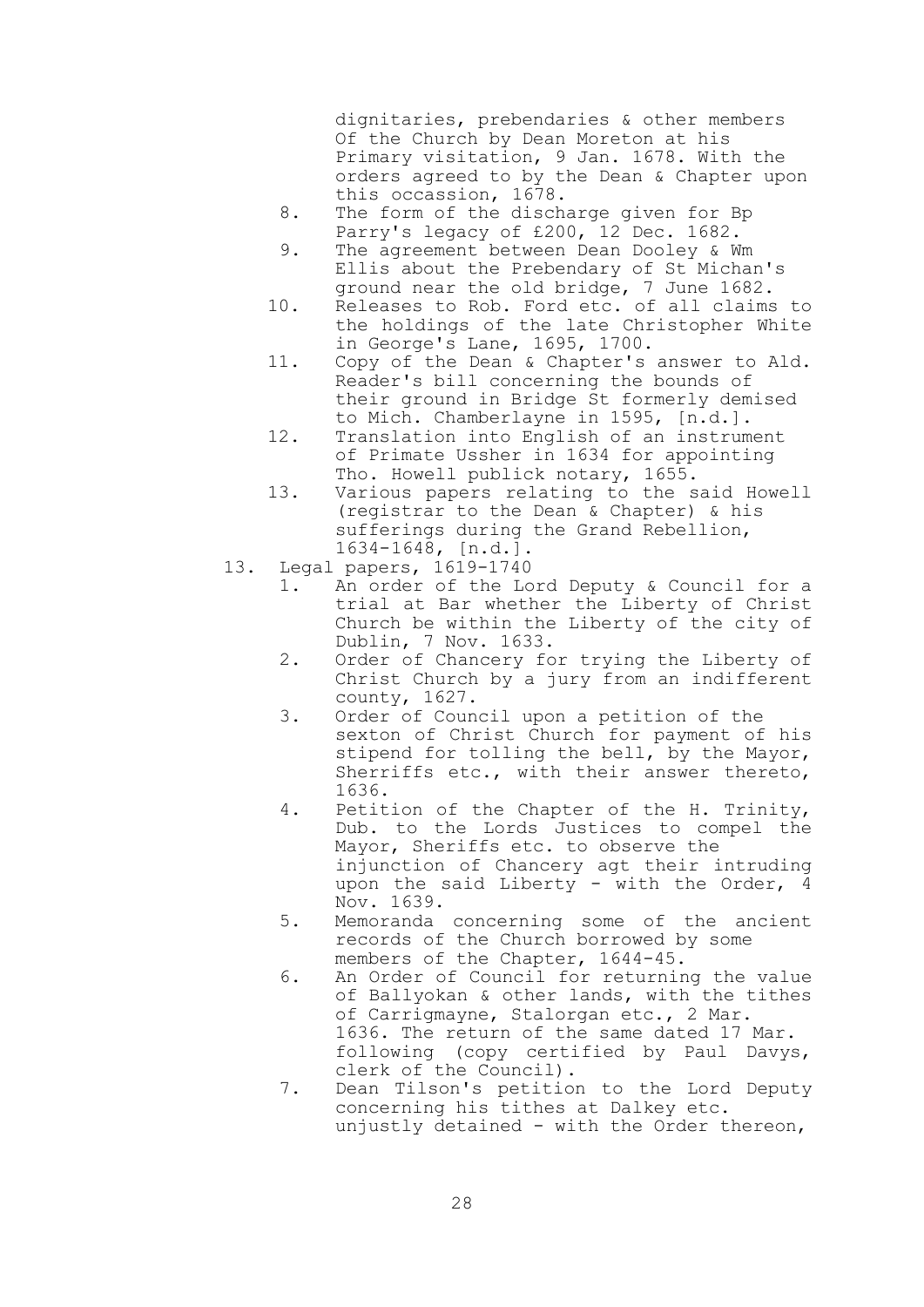20 June 1637.

- 8. The report of Dr John Bramhall, Bp of Derry,to the Lord Deputy concerning the Composition he agreed to with several tenants of the lands, tithes, houses belonging to the Dean & Chapter of Xt Church & held in fee farm or long leases, [n.d.].
- 9. The said Bishop's notices (upon the Lord Deputy's reference to him) sent to the several tenants of the Dean & Chapter to appear before him at difft times in 1639 & 1640 at his house in St Patrick's Close & to bring their leases or other evidences of their several holdings, 1639-40.
- 11. The reports of Lord Chief Baron Bysse (upon receiving the said order) - with an Act of the several holdings claimed by the said Dean & Chapter, 15 Ap. & May 1661.
- 12. Order of Court in Trinity term for putting the said holdings out of charge & for repayment to the Dean & Chapter of such of their rents as had been received into the Exchequer, 1661.
- 13. Petition of the Dean & Chapter, with an Order of the Duke of Ormonde, Lord Lieutenant & the Council, for discharging all lands & houses from rents that may appear to the Court of the Exchequer to belong to the said Dean & Chapter & also for repayment to them of such rents as have been received by the Exchequer out of the same.
- 14. Petition of the Dean & Chapters of both Cathedrals agt the farther increase of Briefs for making collections in the churches of Dublin.
- 15. The Recorder's notice to the Dean of Christ Church of an applotment on the precincts of that Church towards creating a House of Correction for the use of the county of the city of Dublin, 8 Oct. 1662.
- 16. Petition of the Dean & Chapter to the Lord Lieut. against permitting the Sheriffs of The city to quarter any men upon the precincts, with his order upon the same – And the names of the men accepted by the Dean in pursuance of the order of the Government in 1663.
- 17. Decree of the Commissioners for executing the Act of Settlement concerning the houses claimed by the Dean & Chapter in Stephen St, 26 Feb. 1666.
- 18. Petition of the Dean & Chapter to the Lord Lieut. & Council concerning the rent due to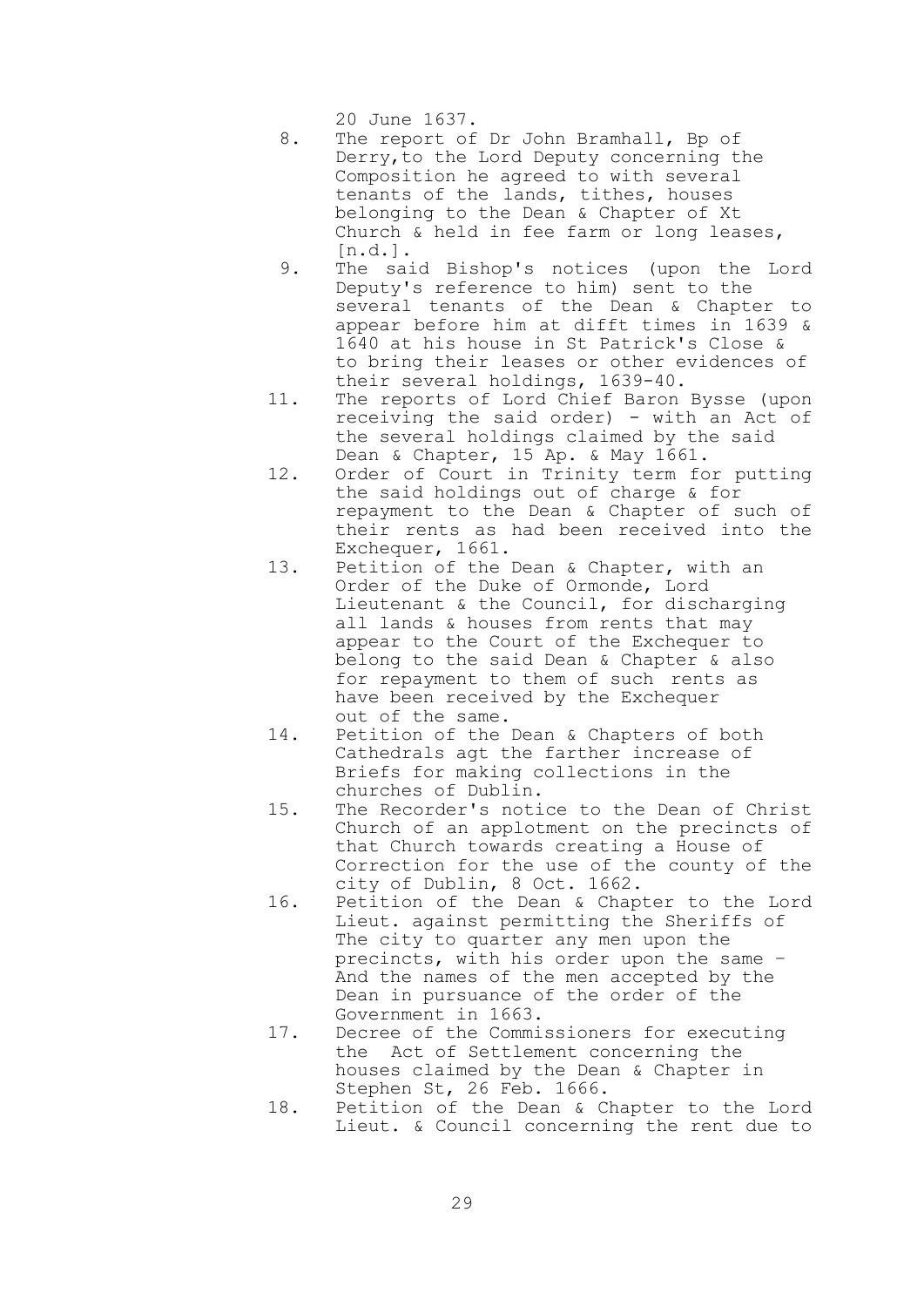them out of the Hospital in Back Lane & part of the Four Courts, 1669.

- 19. Dean Parry's order to the verger or any bailiff in the Liberty to make search for a trunk belonging to Rich. Head, lately stolen, in which was a bag with £100, 1670.
- 20. Thomas Ram, Bp of Ferns & Chantor of Xt Church, his consent under hand and seal for giving the place of a counter tenor in said Church to John Jewitt, 16 Mar. 1619.
- 21. An act of Chapter in St Patrick's Cathedral for admitting & installing Rob. Mossom Chantor of that Cathedral upon the King's presentation, 27 Dec. 1660.
- 22. A list of the preachers in Christ Church for holy days approved of in Convocation, 1664.

 Act of Chapter for confirming Dr Vaughan Chancellor, 13 Feb. 1660.

- 23. The Hearth Money Commissioners orders for returning an account to them of the hearths within the precincts, 1667.
- 24. An order of the Commissioners for raising the subsidy to the constables of St John's parish that they may levy the sums in the annexed list on the inhabitants of Christ Church Yard, 1667.
- 25. A letter, by order of the Lord Mayor, to the Dean & Chapter of Christ Church, for levying a tax on the precincts, 1672.
- 26. Petition of the Dean & Chapter to the Lord Lieut. & Council upon this occasion - with the order thereon.
- 27. Petition of the choirs of both Cathedrals to the Earl of Ossory, Lord Deputy, for the forfeited impropriations.
- 28. Petition of the Dean & Chapter to the Duke of Ormond, principal of the Commissioners of Grace, upon defective titles, agt the masters etc. of the Guilds of St Ann in St Audeon's Church, St Sythe's Guild in St Michan's, and Corpus Christi Guild in St Michael's, who were attempting to pass patents to their own use of the lands belonging to the said guilds.
- 29. Notes of Court in Chancery concerning the proceedings about said lands, 25 June 1684.
- 30. Petition of the Dean & Chapter to the Lords Justices to issue forth an order for the payment of their pension granted by Ed.VI, 1690.
- 31. Petition of the same for freeing their Liberty from assessments & quartering of men, 1662.
- 32. The Lord Lieutenant's order to the Dean for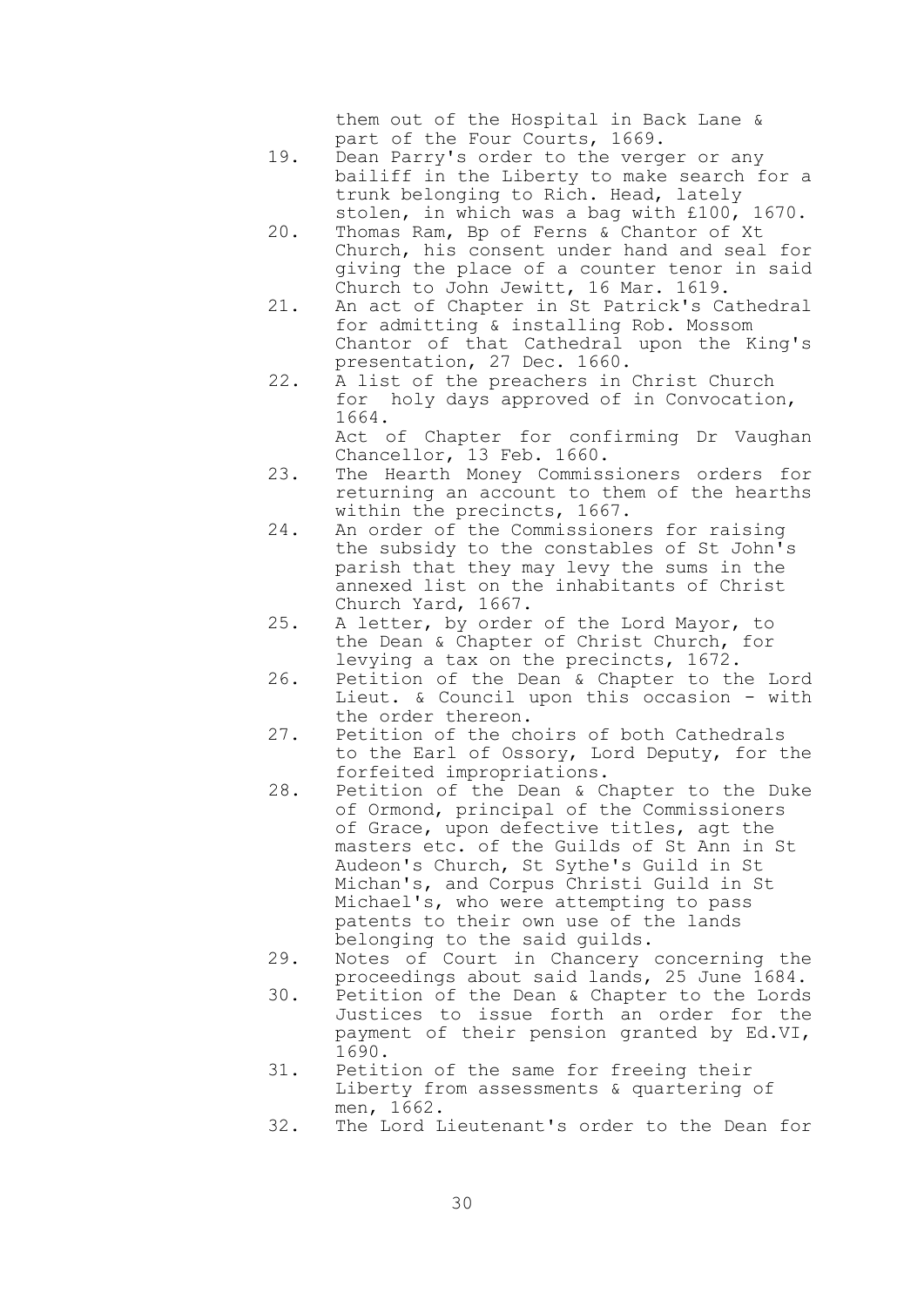providing quarters in the Liberty for some of the foot guards, 1679.

- 33. Petition of the choirs of both Cathedrals to the Earl of Ossory against the order then obtained by the Earl of Westmeath for part of the impropriate tithes.
- 34. Articles with Lancelot Pease about erecting a chair organ in Christ Church, 1667.
- 35. Jam. Talbot's letter & declaration about a house on the Merchants' Quay claimed by him in 1668.
	- 36. Sir Theophilus Jones' surrender to the Dean & Chapter of his interest in the Holy Lamb in High St, 1669.
	- 37. The Dean & Chapter's account to Dr Connor's bill about a holding in Michael's Lane.
	- 38. The case of Ussher v. Gough about Redmond's farm.
	- 39. Richard Baker's bond for keeping the cloister yard clear of water, 1671.
	- 40. Order of the Lord Lieut. & Council concerning Alderman Best's surrender of his interest in cellars under the King's Bench, 1679.
	- 41. Petition of the Dean & Chapter & a blank bond concerning the messuage in High St demised in 1531 to Walter Fitzsymons.
	- 42. Petition of Alderman Decy, with other papers, relating to his holding in Sheep St.
	- 43. Petition of John Tadpole setting forth his right to a lease of the stalls in John's Lane as eldest vicar.
	- 44. Opinions of Council, as to Mrs Connor's obtaining a renewal of her lease, she being a papist, 1712.
	- 45. Wm, Bp of Kildare, his account with the proctor about the church plate bought in 1684.
	- 46. Petition of the Dean & Chapter to the Lord Lieut. & Council for uniting the lands of Stoneybatter with the parish of St Paul (rough draft).
	- 47. Sam. Colby's petition to the Dean & Chapter with a public attestation of Dr Burridge's having hindered him from reading his assent & consent after he had been presented by the Dean & Chapter & inducted therein.
	- 48. Tho. Fletcher's resignation of the treasureship to the Dean & Chapter, 1 Ap. 1740.
	- 49. Opinion of Council as to the survey to be annexed to Martha Daunt's lease, 1738.
	- 50. The Dean's petition about the Pole Mill with the certificate of the Audtor-General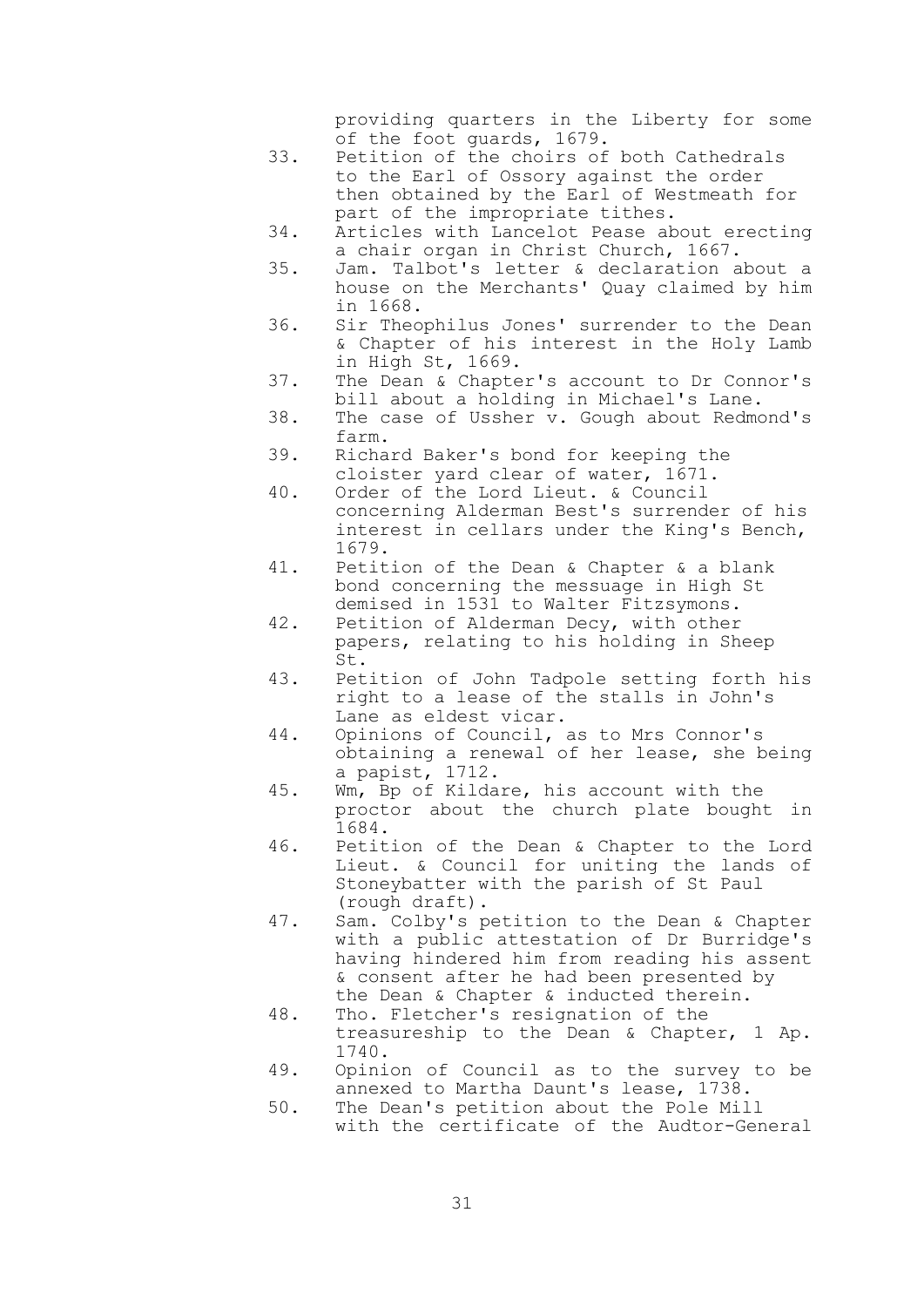concerning the same, 1668.

- 51. The Dean's lease to Jn Cahill of rooms over the Four Courts, 1705.
- 14. Liberty of Christ Church, 1626-1739
	- 1. The case of the Master & Wardens of the Guild of the Holy Trinity, Dublin agt Phil. Mayle, merct, 6 Jam. I, continued by a brief Of pleadings till 1675, to show that the precincts of Christ Church are not within the county of the city of Dublin but within the county at at large.
	- 2. The case of the Dean & Chapter in another suit commenced by Will. Bishop of the city of Dublin, Treasurer, agt Arthur Champion of Christ Church Yard.
	- 3. Draft of an order of the Dean & Chapter, 17 Oct. 1664, against admitting any bishop or sub-sheriff of the city to keep their office within the precincts.
	- 4. Copy of a rule of court in 1677 in a cause of the King agt John Hossett upon a plea of the Dean of Xt Church about the precincts being in the Co. of the city of Dublin.
	- 5. An act of the Lord Mayor and Aldermen, 16 May 1678, that the Dean & Chapter's Permitting merchants to resort to the precincts shall not be prejudicial to their Libertys.
	- 6. An act of the assault committed on the verger of Xt Ch., 7 Jan. 1670, for opposing the reading a proclamation from the city in the precincts.
	- 7. Heads of a petition to the Lord Deputy & Council agt the Lord Mayor etc. pretending a right to access the precincts of Christ Church as part of the city.
	- 8. Petition of the Dean & Chapter, 10 July 1648, to the Lord Deputy & Council about an assault committed on some inhabitants of the precincts by the constables of the city. With an Order of the Council thereon.
	- 9. An acct of the threatening message delivered at the quarter sessions of the city by the Recorder on said 11 July to the person who went there to bail the four prisoners whom the constables had taken out of the precincts.
	- 10. The answer of the Lord Mayor & Sheriffs to the said petition of the Dean & Chapter delivered into Council, 21 July 1684.
	- 11. The case of the great riot committed at Christ Church, to be heard before the Council.
	- 12. An Order of Council, 25 Oct. 1684, in said cause that the defts do rejoin within six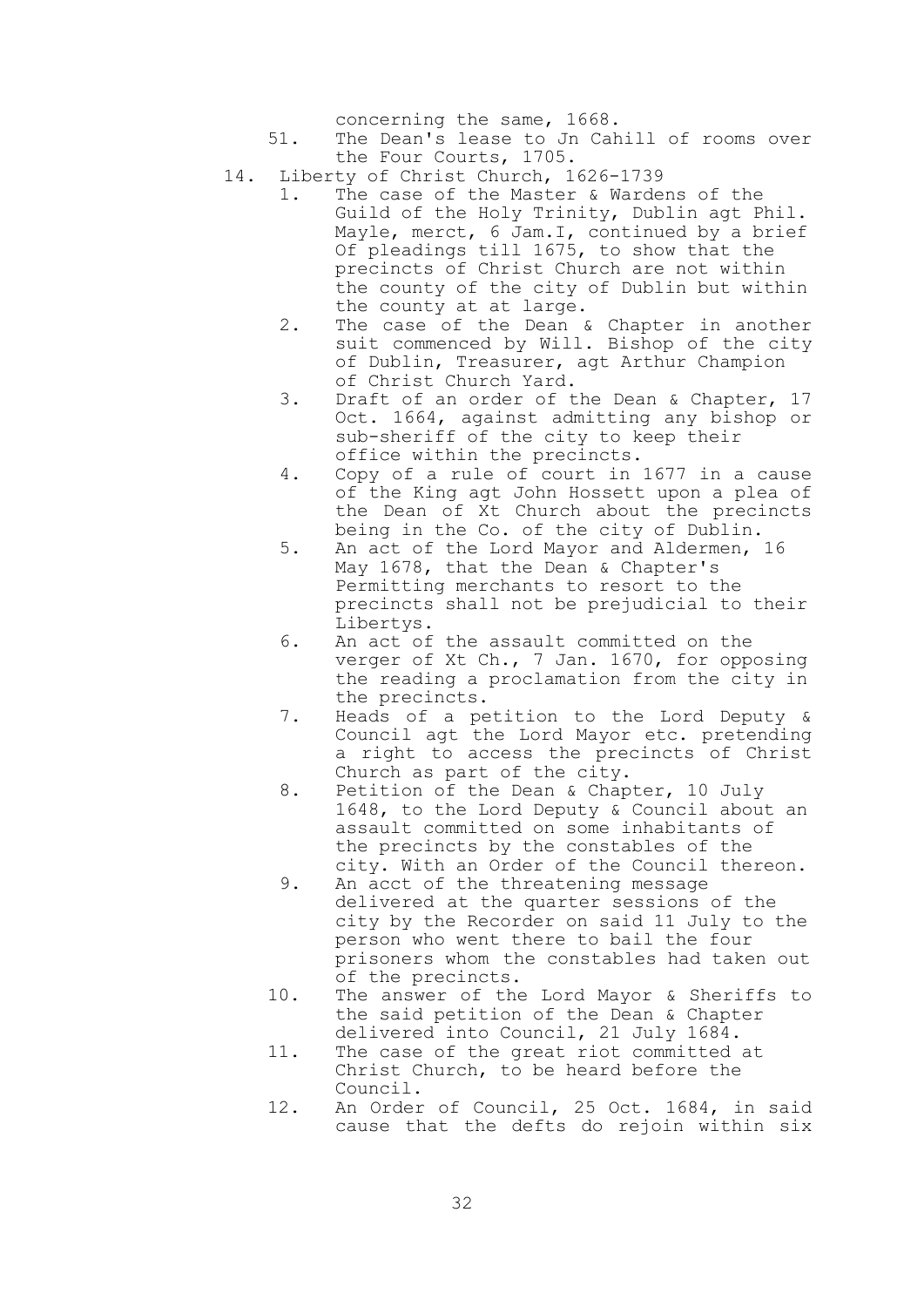days to the plaintiffs replication & join in the examination of the witnesses.

- 13. An Order of the Board, 4 Nov. 1684, that the said cause be heard on the 26th of said month.
- 14. Another Order, 21 Nov., upon application of the Bp of Kildare that said cause be heard on 10th Dec.
- 15. A state of the whole proceedings in this cause for the final hearing.
- 16. Another state of the case about the assault committed on the constable of the precincts etc.
- 17. The title & proof of the Dean & Chapter for their ancient privileges, liberties & exemptions.
- 18. The replication of the Dean & Chapter to the answer of the Lord Mayor & Sheriffs.
- 19. Another draft of a replication of the same. 20. Do.
- 21. The rejoinder of the Lord Mayor & Sheriffs to the replication of the Dean & Chapter.
- 22. Part of the charter granted to the city, 2 Ed.VI.
- 23. Answer of the Dean & Chapter to that part of the rejoinder wherein the Lord Mayor alleged that the offence could not be properly tried before the Council.
- 24. The surrejoinder of the Dean & Chapter to the rejoinder of the Lord Mayor & Sheriffs.
- 25. Another surrejoinder of the same.
- 26. An Order of the Lord Lieutenant & Counci For referring all matters in dispute about the privileges of the Dean & Chapter & those of the Lord Mayor etc. to the judgement of Sir John Temple & Sir John Mead. Original.
- 27. A certificate of the Clerk of the Peace, 10 Dec. 1684, that Thady Dempsy was found guilty of felony for taking goods out of Christ Church Yard.
- 28. Councl Grace's directions about the said trial.
- 29. Presentments by the Grand Jury of the County in the King's Bench for the inhabitants of Christ Church Liberties.
- 30. Presentment of the same, 15 Jan. 1684, for defending the Liberties if Christ Church as part of the county.
- 31. Petition of Jn Bishop about his sufferings in defending the Liberties of Christ Church.
- 32. Proceedings of Sir Jn Topham, vicargeneral, agt Cha. Doran & Wm Kirby for their violation of the Liberties of Christ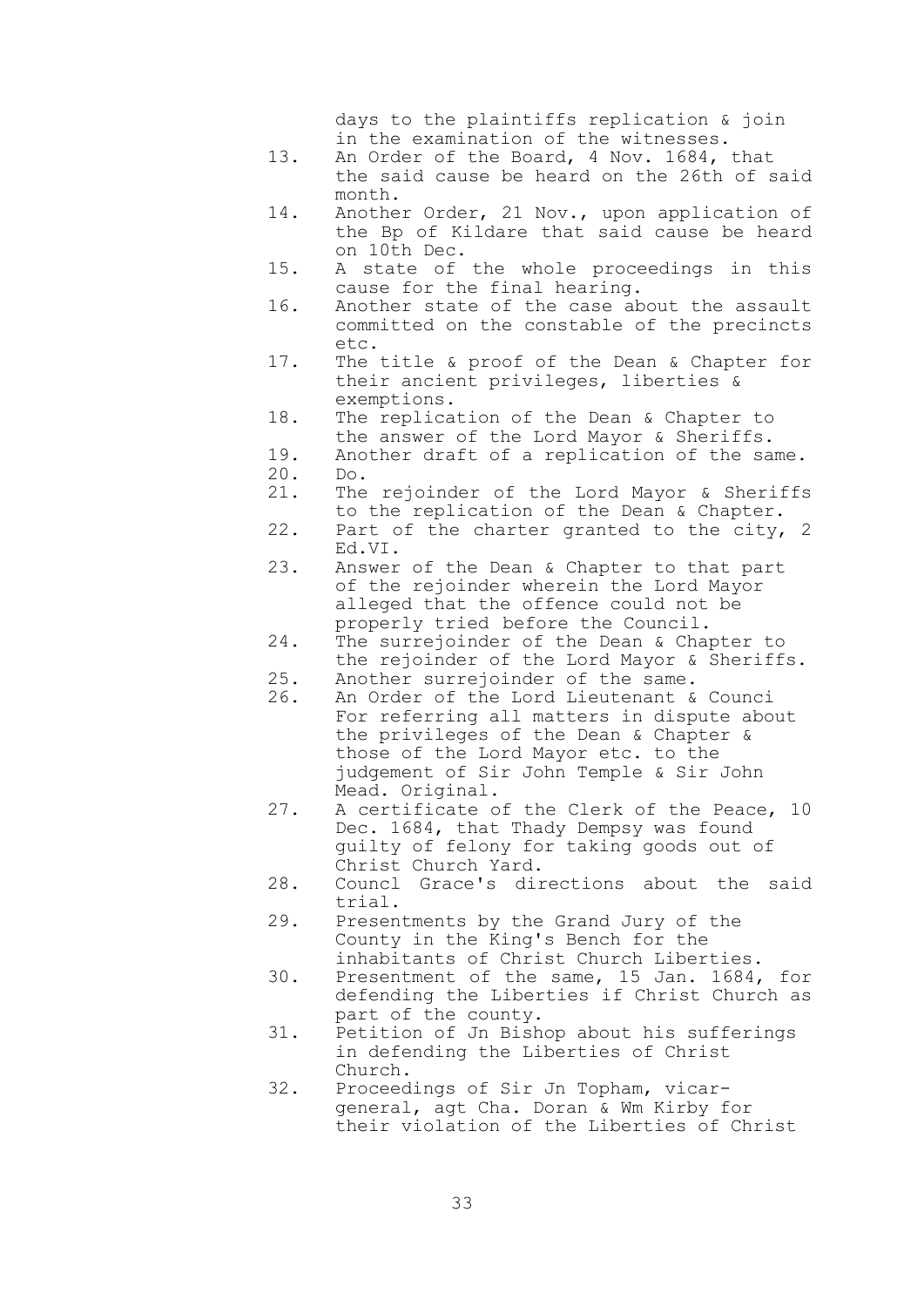Church in 1674.

- 33. The verdict of the jury who held an inquest upon the death of Ald. Mark Quinn, when he cut his throat in St Mary's Chapel, 13 Nov. 1674.
- 34. Proposals of the Dean & Chapter to the Lord Mayor, Sheriffs etc. about making them a lease of the Chapter House.
- 35. Petition of the inhabitants of the Liberties of Christ Church to the Dean & Chapter in favour od Edw. Missett to be chosen seneschal.
- 36. Petition of Edw. Missett to the same purpose.
- 37. Petition of Simon White of Stoneybatter About his expense in suing people who kept a disorderly house.
- 38. Petition of the inhabitants agt one Xpher Bowlan, coroner of the Co. of the City of Dublin, for executing a writ within the Liberties.
- 39. Petition of Counc. Grace, the Seneschal, For a reward on acct of his care about inserting proper covenants in the new leases, 7 Feb.1694.
- 40. Petition of Thos. Hosford, constable & bailiff of the Liberty, for his salary, 24 Feb. 1674.
- 41. Petition of Alex. Fleming, wig maker within the Liberty, who was fined & imprisoned for not paying quarterage to the Master of the Corporation in the City.
- 42. The oath of Gerald Burke, seneschal.
- 43-44. His letters to the Dean & Chapter, Ap. & June 1739.
	- 45. His resignation of office, 17 July 1739.
	- 46. Petition of the Dean & Chapter to the Lord Deputy & Council in 1625 for 27 years rent due out of the 4 Courts.
	- 47. Letter of the Lord Dep. & Council to the Lords of the Council in England concerning the said rent, 11 Feb. 1626.
	- 48. Petition of the Dean & Chapter to the Lord Deputy & Council about the rent of the Courts & the pension due to them in 1627.
	- 49. Notes taken from the letters of Chas.II in favour of the Dean & Chapter.
	- 50. Order of the Lord Lieut. & Council to take a lease from the Dean of Christ Church during the incumbency of the Court of Exchequer & Jury Room, upon the report of the Lord Chief Baron, Secretary & Audr General in 1663. Original.
	- 51. Petition of the Dean of Christ Church (Dr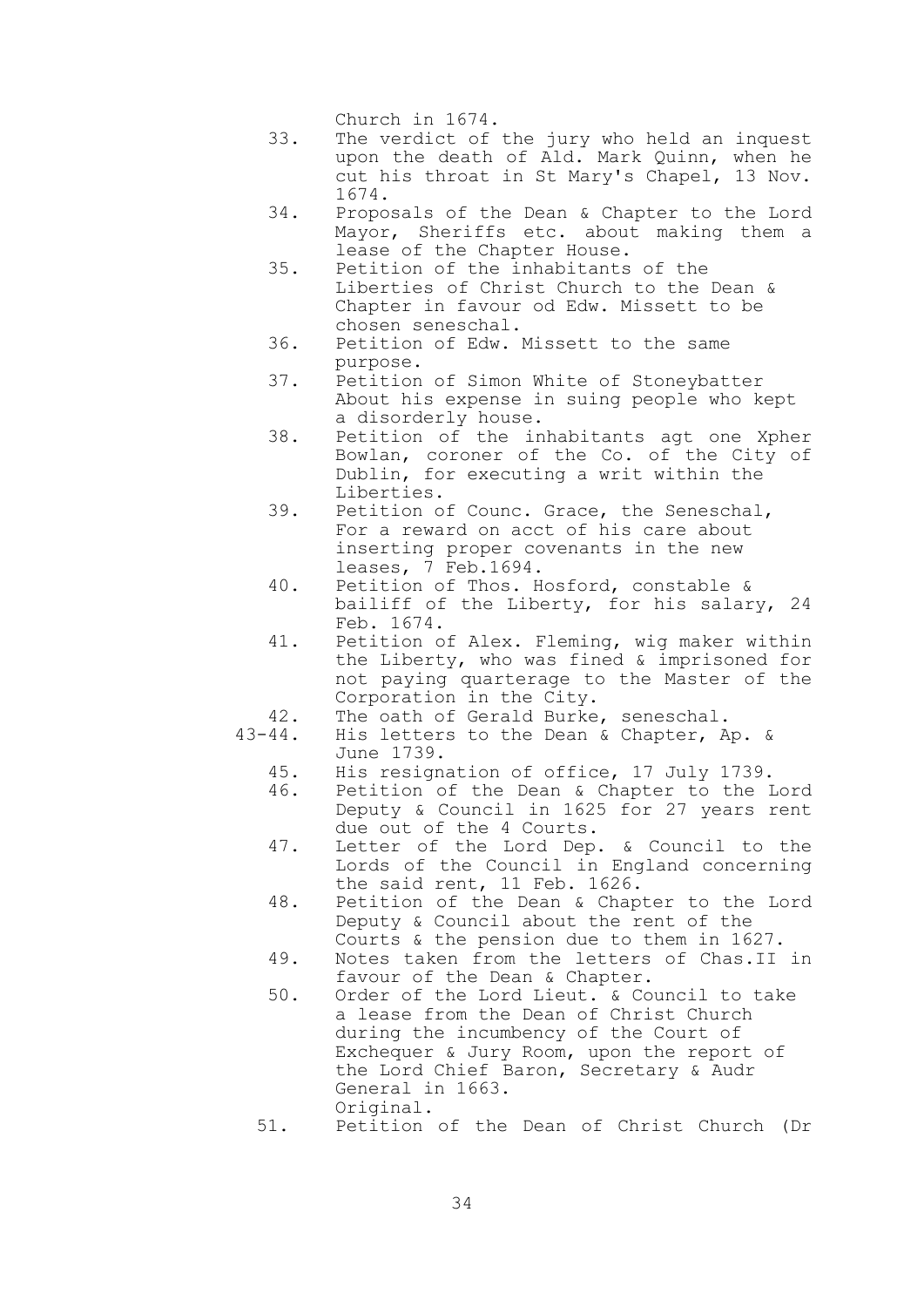Parry) to the Lord Lieut. in 1670 about his rent.

- 52. Order of the Lords' Justices & Council to the Audr General in 1671 to report the sums due to the Dean & Chapter of Xt Church for rent & pension, with the Auditor's report.
	- 53. Various acquittances for rent due out of the 4 Courts given at various times from the reign of Chas.II.
- 54. Notice from the Privy Council, 1 Dec. 1716, to the Bp of Kildare to attend the Council Board about said rents.
- 55. An abstract of the leases made at different times of the houses & grounds whereon the Four Courts stand to show the Dean & Chapter's title. With an acct of other points of evidence made use of to prove the same.
- 56. The plea of the Attorney General on behalf of the King. With the order proceedings in the cause. With the names of the jury for trying it.
- 57. The brief for the Dean & Chapter with a state of their case.
- 15. Papers relating to the lands of Simon Lutterall and Dominic White, 1637-71.
	- 1. Orders made at the Council Board in 1638, 1639 & 1640 in the cause wherein the Dean & Chapter of Christ Church were plaintiffs agt Simon Lutterall, deft, for recovering the lands of Astagob in the Co. Dublin.
	- 2. Notes of the evidence arising from records & the depositions of witnesses concerning the right of the Church to said lands.
	- 3. Petition of the Dean & Chapter to the Lord Deputy & Council and their replication to the said Lutterall's answer.
	- 4. Lutterall's answer & rejoinder to the Dean & Chapter.
	- 5. Interogatory to be administered to the Dean & Chapter's witnesses together with their depositions.
	- 6. Interogatories to be administered to Mr Lutterall's witnesses together with their depositions, 5 Feb. 1637.
	- 7. Another copy of the same, differing in some particulars from the former.
	- 8. Proceedings of the Dean & Chapter in 1670 & afterwards for the recovery of their ground & houses in Stephen St from the heirs of Dominick White.
	- 9. Decree for the same in favour of the Dean & Chapter, 23 Jan. 1671.
	- 10. Interogatories & depositions of witnesses